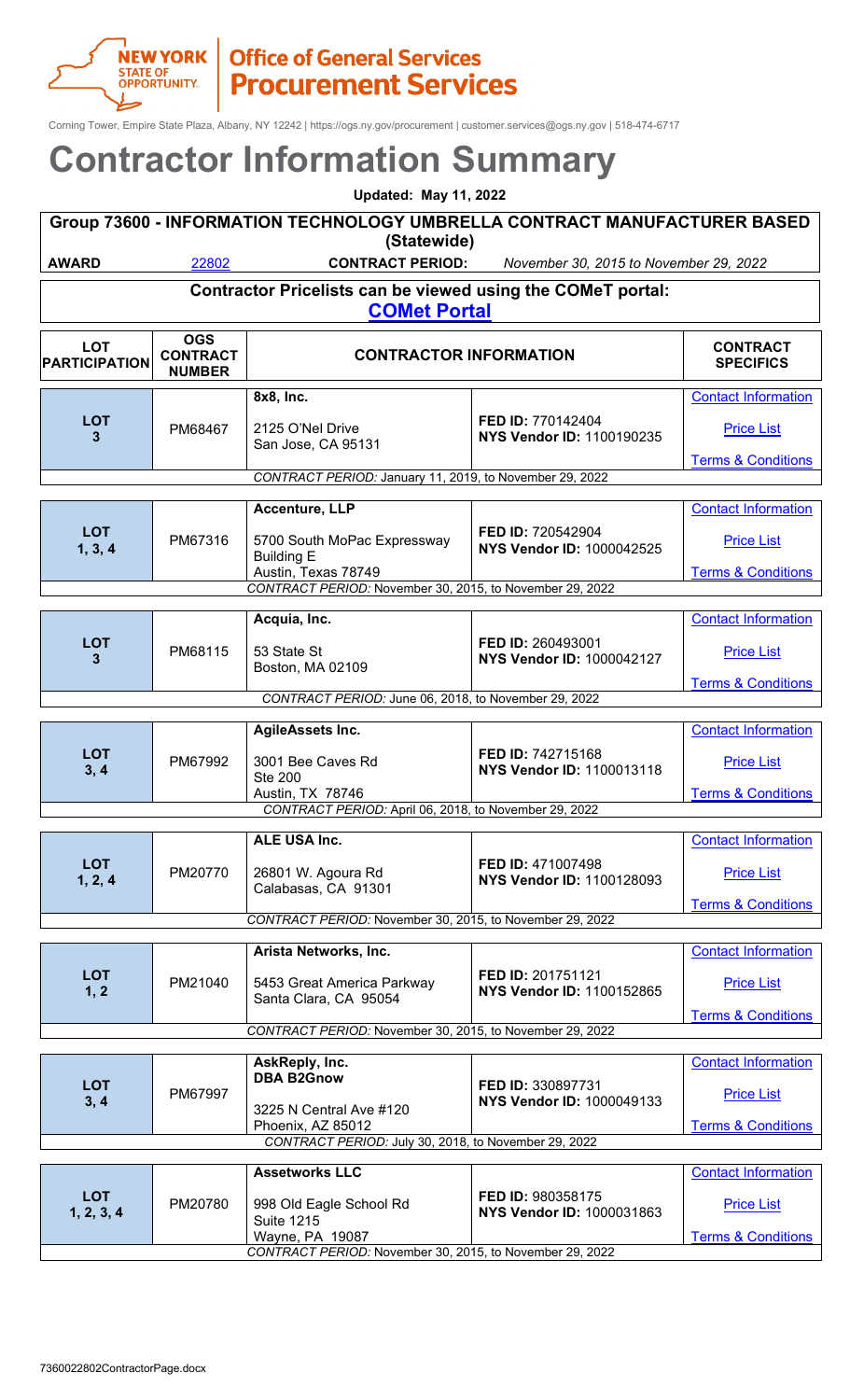

Corning Tower, Empire State Plaza, Albany, NY 12242 | https://ogs.ny.gov/procurement | customer.services@ogs.ny.gov | 518-474-6717

#### **Contractor Information Summary Updated: May 11, 2022**

| <b>Updated: May 11, 2022</b>                                                       |             |                         |                                         |          |  |  |
|------------------------------------------------------------------------------------|-------------|-------------------------|-----------------------------------------|----------|--|--|
| Group 73600 - INFORMATION TECHNOLOGY UMBRELLA CONTRACT MANUFACTURER BASED          |             |                         |                                         |          |  |  |
|                                                                                    | (Statewide) |                         |                                         |          |  |  |
| AWARD:                                                                             | 22802       | <b>CONTRACT PERIOD:</b> | November 30, 2015, to November 29, 2022 |          |  |  |
| Contractor Pricelists can be viewed using the COMeT portal:<br><b>COMet Portal</b> |             |                         |                                         |          |  |  |
| $\mathbf{r}$                                                                       | OGS         |                         |                                         | CONTRACT |  |  |

| LOT<br><b>PARTICIPATION</b> | <b>CONTRACT</b><br><b>NUMBER</b> |                                                                                | <b>CONTRACTOR INFORMATION</b>                         | <b>CONTRACT</b><br><b>SPECIFICS</b> |
|-----------------------------|----------------------------------|--------------------------------------------------------------------------------|-------------------------------------------------------|-------------------------------------|
|                             |                                  |                                                                                |                                                       |                                     |
|                             |                                  | <b>AT&amp;T Corporation</b>                                                    |                                                       | <b>Contact Information</b>          |
| <b>LOT</b><br>3             | PM67299                          | One AT&T Way<br>Bedminster, NJ 07921                                           | FED ID: 134924710<br>NYS Vendor ID: 1000006563        | <b>Price List</b>                   |
|                             |                                  |                                                                                |                                                       | <b>Terms &amp; Conditions</b>       |
|                             |                                  | CONTRACT PERIOD: November 30, 2015, to November 29, 2022                       |                                                       |                                     |
|                             |                                  | <b>AutoMon, LLC</b>                                                            |                                                       | <b>Contact Information</b>          |
| <b>LOT</b><br>1             | PM67988                          | 6621 North Scottsdale Road<br>Scottsdale, AZ 85250                             | FED ID: 262521148<br><b>NYS Vendor ID: 1000048511</b> | <b>Price List</b>                   |
|                             |                                  |                                                                                |                                                       | <b>Terms &amp; Conditions</b>       |
|                             |                                  | CONTRACT PERIOD: April 23, 2018, to November 29, 2022                          |                                                       |                                     |
|                             |                                  | Avaya, Inc.                                                                    |                                                       | <b>Contact Information</b>          |
| <b>LOT</b><br>1, 2, 3, 4    | PM20790                          | 211 Mt. Airy Road<br>Basking Ridge, NJ 07920                                   | FED ID: 223713430<br><b>NYS Vendor ID: 1000004630</b> | <b>Price List</b>                   |
|                             |                                  |                                                                                |                                                       | <b>Terms &amp; Conditions</b>       |
|                             |                                  | CONTRACT PERIOD: November 30, 2015, to November 29, 2022                       |                                                       |                                     |
|                             |                                  | Aviat U.S. Inc.                                                                |                                                       |                                     |
|                             |                                  |                                                                                |                                                       | <b>Contact Information</b>          |
| <b>LOT</b><br>2, 4          | PM68126                          | 860 N. McCarthy Blvd #200<br>Milpitas, CA 95035                                | FED ID: 770016028<br>NYS Vendor ID: 1000045162        | <b>Price List</b>                   |
|                             |                                  |                                                                                |                                                       | <b>Terms &amp; Conditions</b>       |
|                             |                                  | CONTRACT PERIOD: May 21, 2018, to November 29, 2022                            |                                                       |                                     |
|                             |                                  | <b>BMC Software, Inc.</b>                                                      |                                                       | <b>Contact Information</b>          |
| <b>LOT</b><br>1, 3          | PM67381                          | 2101 CityWest Boulevard<br>Houston, TX 77402                                   | FED ID: 742126120<br>NYS Vendor ID: 1000032525        | <b>Price List</b>                   |
|                             |                                  |                                                                                |                                                       | <b>Terms &amp; Conditions</b>       |
|                             |                                  | CONTRACT PERIOD: November 30, 2015, to November 29, 2022                       |                                                       |                                     |
|                             |                                  | <b>Buffalo Computer Graphics,</b>                                              |                                                       | <b>Contact Information</b>          |
| <b>LOT</b>                  | PM67382                          | Inc.                                                                           | FED ID: 161190997                                     | <b>Price List</b>                   |
| 1, 4                        |                                  | 4185 Bayview Road                                                              | NYS Vendor ID: 1000015534                             |                                     |
|                             |                                  | Blasdell, NY 14219<br>CONTRACT PERIOD: November 30, 2015, to November 29, 2022 |                                                       | <b>Terms &amp; Conditions</b>       |
|                             |                                  |                                                                                |                                                       |                                     |
|                             |                                  | <b>Business Purchasing</b>                                                     |                                                       |                                     |

|                       |                        | CONTRACT PERIOD: June 12, 2018, to November 29, 2022  |                                               | <b>Terms &amp; Conditions</b> |
|-----------------------|------------------------|-------------------------------------------------------|-----------------------------------------------|-------------------------------|
| <b>LOT</b><br>2, 4    | PM68151                | 1 Canon Park<br>Melville, NY 11747                    | FED ID: 132561772<br>NYS Vendor ID:1000006161 | <b>Price List</b>             |
|                       |                        | Canon U.S.A, Inc.                                     |                                               | <b>Contact Information</b>    |
|                       |                        | CONTRACT PERIOD: April 23, 2018, to November 29, 2022 |                                               |                               |
|                       |                        | Indianapolis, IN 46204                                |                                               |                               |
|                       |                        | 101 West Ohio Street,<br><b>Suite 1601</b>            |                                               | <b>Terms &amp; Conditions</b> |
| <b>LOT</b><br>PM67976 | <b>DBA SpendBridge</b> | FED ID: 204544023<br><b>NYS Vendor ID:1100189292</b>  | <b>Price List</b>                             |                               |
|                       |                        | <b>Solution LLC</b>                                   |                                               | <b>Contact Information</b>    |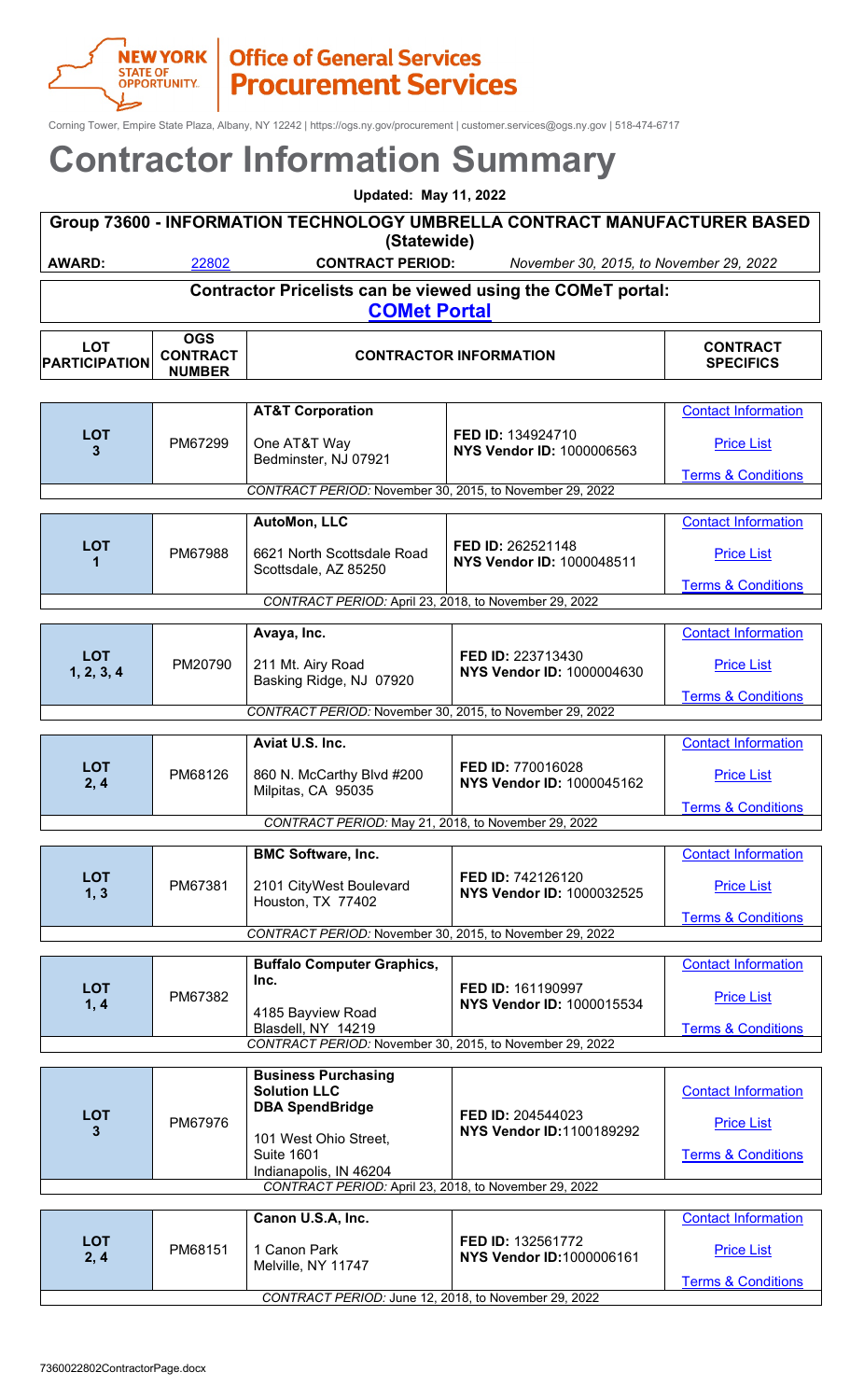

Corning Tower, Empire State Plaza, Albany, NY 12242 | https://ogs.ny.gov/procurement | customer.services@ogs.ny.gov | 518-474-6717

| Contractor information Summary |                                                                                                                   |                                                                                   |                                                       |                                                    |                   |  |
|--------------------------------|-------------------------------------------------------------------------------------------------------------------|-----------------------------------------------------------------------------------|-------------------------------------------------------|----------------------------------------------------|-------------------|--|
|                                | <b>Updated: May 11, 2022</b>                                                                                      |                                                                                   |                                                       |                                                    |                   |  |
|                                | Group 73600 - INFORMATION TECHNOLOGY UMBRELLA CONTRACT MANUFACTURER BASED<br>(Statewide)                          |                                                                                   |                                                       |                                                    |                   |  |
| <b>AWARD:</b>                  | 22802<br><b>CONTRACT PERIOD:</b><br>November 30, 2015, to November 29, 2022                                       |                                                                                   |                                                       |                                                    |                   |  |
|                                | Contractor Pricelists can be viewed using the COMeT portal:                                                       |                                                                                   |                                                       |                                                    |                   |  |
|                                |                                                                                                                   | <b>COMet Portal</b>                                                               |                                                       |                                                    |                   |  |
|                                | <b>OGS</b>                                                                                                        |                                                                                   |                                                       |                                                    |                   |  |
| <b>LOT</b><br>PARTICIPATION    | <b>CONTRACT</b><br><b>NUMBER</b>                                                                                  | <b>CONTRACT</b><br><b>CONTRACTOR INFORMATION</b><br><b>SPECIFICS</b>              |                                                       |                                                    |                   |  |
|                                |                                                                                                                   | <b>Carahsoft Technology</b><br>Corporation                                        |                                                       | <b>Contact Information</b>                         |                   |  |
| <b>LOT</b><br>3                | PM68178                                                                                                           | 1860 Michael Faraday Drive<br>Suite 100                                           | FED ID: 522189693<br>NYS Vendor ID: 1000009462        | <b>Price List</b><br><b>Terms &amp; Conditions</b> |                   |  |
|                                |                                                                                                                   | Reston, VA 20190<br>CONTRACT PERIOD: January 11, 2019, to November 29, 2022       |                                                       |                                                    |                   |  |
|                                |                                                                                                                   |                                                                                   |                                                       |                                                    |                   |  |
|                                |                                                                                                                   | <b>Center for Internet Security,</b><br>Inc.                                      |                                                       | <b>Contact Information</b>                         |                   |  |
| <b>LOT</b><br>3                | PM68093                                                                                                           | 31 Tech Valley Drive                                                              | FED ID: 522278213<br><b>NYS Vendor ID: 1000040927</b> | <b>Price List</b>                                  |                   |  |
|                                |                                                                                                                   | East Greenbush, NY 12061<br>CONTRACT PERIOD: April 23, 2018, to November 29, 2022 |                                                       | <b>Terms &amp; Conditions</b>                      |                   |  |
|                                |                                                                                                                   |                                                                                   |                                                       |                                                    |                   |  |
| <b>LOT</b><br>3                |                                                                                                                   | <b>Centripetal Networks, Inc.</b><br>99 Bow Street                                | FED ID: 264357130                                     | <b>Contact Information</b>                         |                   |  |
|                                | PM68119                                                                                                           | Ste 300W                                                                          | NYS Vendor ID: 1100192519                             | <b>Price List</b>                                  |                   |  |
|                                | Portsmouth, NH 03801-3995<br><b>Terms &amp; Conditions</b><br>CONTRACT PERIOD: May 29, 2018, to November 29, 2022 |                                                                                   |                                                       |                                                    |                   |  |
|                                |                                                                                                                   |                                                                                   |                                                       |                                                    |                   |  |
|                                | PM67343                                                                                                           | <b>CenturyLink</b><br><b>Communications, LLC</b>                                  | FED ID: 046141739                                     | <b>Contact Information</b>                         |                   |  |
| <b>LOT</b>                     |                                                                                                                   | <b>DBA Lumen Technologies</b>                                                     |                                                       |                                                    |                   |  |
| 3, 4                           |                                                                                                                   |                                                                                   | Group                                                 | <b>NYS Vendor ID: 1000000078</b>                   | <b>Price List</b> |  |
|                                |                                                                                                                   | 1801 California Street<br>Denver, CO 80202                                        |                                                       | <b>Terms &amp; Conditions</b>                      |                   |  |
|                                |                                                                                                                   | CONTRACT PERIOD: November 30, 2015, to November 29, 2022                          |                                                       |                                                    |                   |  |
|                                |                                                                                                                   | <b>CGI Technologies and</b>                                                       |                                                       | <b>Contact Information</b>                         |                   |  |
| <b>LOT</b>                     | PM68023                                                                                                           | <b>Solutions Inc.</b>                                                             | FED ID: 540856778                                     |                                                    |                   |  |
| 1, 4                           |                                                                                                                   | 11325 Random Hills Road                                                           | NYS Vendor ID: 1000004915                             | <b>Price List</b>                                  |                   |  |
|                                |                                                                                                                   | Fairfax, VA 22030<br>CONTRACT PERIOD: February 06, 2019, to November 29, 2022     |                                                       | <b>Terms &amp; Conditions</b>                      |                   |  |
|                                |                                                                                                                   |                                                                                   |                                                       |                                                    |                   |  |
|                                |                                                                                                                   | <b>Check Point Software</b><br>Technologies, Inc.                                 |                                                       | <b>Contact Information</b>                         |                   |  |
| <b>LOT</b><br>1, 2             | PM21070                                                                                                           | 959 Skyway Rd. Suite 300                                                          | FED ID: 943229135<br>NYS Vendor ID: 1000009804        | <b>Price List</b>                                  |                   |  |
|                                |                                                                                                                   | San Carlos, CA 94070                                                              |                                                       | <b>Terms &amp; Conditions</b>                      |                   |  |
|                                |                                                                                                                   | CONTRACT PERIOD: November 30, 2015, to November 29, 2022                          |                                                       |                                                    |                   |  |
|                                |                                                                                                                   | <b>Cisco Systems, Inc.</b>                                                        |                                                       | <b>Contact Information</b>                         |                   |  |
| <b>LOT</b><br>1, 2, 3, 4       | PM20800                                                                                                           | 170 West Tasman Drive<br>San Jose, CA 95134                                       | FED ID: 770059951<br><b>NYS Vendor ID: 1000005003</b> | <b>Price List</b>                                  |                   |  |
|                                |                                                                                                                   | CONTRACT PERIOD: November 30, 2015, to November 29, 2022                          |                                                       | <b>Terms &amp; Conditions</b>                      |                   |  |
|                                |                                                                                                                   |                                                                                   |                                                       |                                                    |                   |  |
|                                |                                                                                                                   | <b>Citrix Systems, Inc.</b>                                                       |                                                       | <b>Contact Information</b>                         |                   |  |
| <b>LOT</b><br>1, 2             | PM20810                                                                                                           | 851 West Cypress Creek Rd.<br>Ft. Lauderdale, FL 33309                            | FED ID: 752275152<br>NYS Vendor ID: 1000032569        | <b>Price List</b>                                  |                   |  |
|                                |                                                                                                                   |                                                                                   |                                                       | <b>Terms &amp; Conditions</b>                      |                   |  |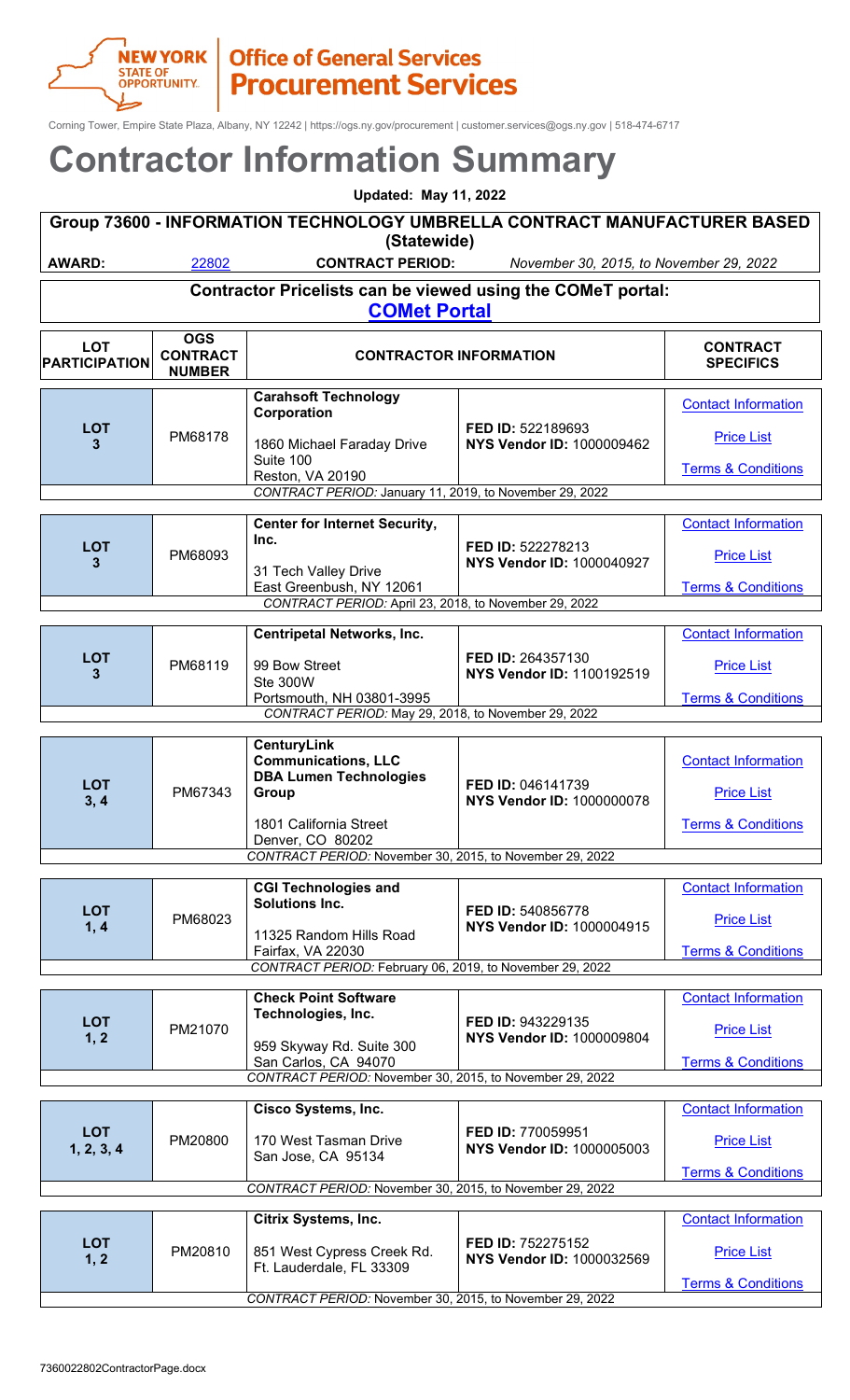Corning Tower, Empire State Plaza, Albany, NY 12242 | https://ogs.ny.gov/procurement | customer.services@ogs.ny.gov | 518-474-6717

### **Contractor Information Summary**

| <b>Updated: May 11, 2022</b>                                                             |                                                |                                                                                    |                                         |                                     |
|------------------------------------------------------------------------------------------|------------------------------------------------|------------------------------------------------------------------------------------|-----------------------------------------|-------------------------------------|
| Group 73600 - INFORMATION TECHNOLOGY UMBRELLA CONTRACT MANUFACTURER BASED<br>(Statewide) |                                                |                                                                                    |                                         |                                     |
| <b>AWARD:</b>                                                                            | 22802                                          | <b>CONTRACT PERIOD:</b>                                                            | November 30, 2015, to November 29, 2022 |                                     |
|                                                                                          |                                                | Contractor Pricelists can be viewed using the COMeT portal:<br><b>COMet Portal</b> |                                         |                                     |
| <b>LOT</b><br><b>PARTICIPATION</b>                                                       | <b>OGS</b><br><b>CONTRACT</b><br><b>NUMBED</b> | <b>CONTRACTOR INFORMATION</b>                                                      |                                         | <b>CONTRACT</b><br><b>SPECIFICS</b> |

|            |         | <b>Colyar Technology Solutions,</b>                      |                                                       | <b>Contact Information</b>    |
|------------|---------|----------------------------------------------------------|-------------------------------------------------------|-------------------------------|
| <b>LOT</b> |         | LLC.                                                     | FED ID: 860866675                                     |                               |
|            | PM68124 |                                                          | <b>NYS Vendor ID: 1000032741</b>                      | <b>Price List</b>             |
|            |         | 15333 N Pima Rd. Suite 370.                              |                                                       |                               |
|            |         | Scottsdale, AZ 85260                                     |                                                       | <b>Terms &amp; Conditions</b> |
|            |         | CONTRACT PERIOD: May 21, 2018, to November 29, 2022      |                                                       |                               |
|            |         |                                                          |                                                       |                               |
|            |         | <b>Compulink Management</b>                              |                                                       | <b>Contact Information</b>    |
|            |         | Center, Inc.                                             |                                                       |                               |
| <b>LOT</b> | PM67301 | <b>DBA Laserfiche</b>                                    | FED ID: 953010597                                     | <b>Price List</b>             |
| 1, 4       |         |                                                          | <b>NYS Vendor ID:1100141635</b>                       |                               |
|            |         | 3545 Long Beach Boulevard                                |                                                       | <b>Terms &amp; Conditions</b> |
|            |         | Long Beach, CA 90807                                     |                                                       |                               |
|            |         | CONTRACT PERIOD: November 30, 2015, to November 29, 2022 |                                                       |                               |
|            |         |                                                          |                                                       |                               |
|            |         | <b>Compuware Corporation</b>                             |                                                       | <b>Contact Information</b>    |
| <b>LOT</b> | PM67994 |                                                          | FED ID: 382007430<br><b>NYS Vendor ID: 1000009247</b> |                               |
| 1          |         | One Campus Martius                                       |                                                       | <b>Price List</b>             |
|            |         | Detroit, MI 48226                                        |                                                       | <b>Terms &amp; Conditions</b> |
|            |         | CONTRACT PERIOD: April 23, 2018, to November 29, 2022    |                                                       |                               |
|            |         |                                                          |                                                       |                               |
|            |         | <b>Contemporary Computer</b>                             |                                                       | <b>Contact Information</b>    |
|            |         | Services, Inc.                                           |                                                       |                               |
| <b>LOT</b> | PM68125 |                                                          | FED ID: 112339385                                     | <b>Price List</b>             |
| 3, 4       |         | 200 Knickerbocker Ave                                    | <b>NYS Vendor ID: 1000000513</b>                      |                               |
|            |         | Bohemia, NY 11716                                        |                                                       | <b>Terms &amp; Conditions</b> |
|            |         | CONTRACT PERIOD: July 23, 2018, to November 29, 2022     |                                                       |                               |
|            |         |                                                          |                                                       |                               |
|            |         | <b>ConvergeOne Inc</b>                                   |                                                       | <b>Contact Information</b>    |
| <b>LOT</b> |         | (fka Annese & Associates, Inc.)                          | FED ID: 411763228                                     |                               |
| 3          | PM68470 |                                                          | NYS Vendor ID: 1100026771                             | <b>Price List</b>             |
|            |         | 3344 Highway 149                                         |                                                       |                               |
|            |         | Eagan, MN 55121                                          |                                                       | <b>Terms &amp; Conditions</b> |
|            |         | CONTRACT PERIOD: April 23, 2018, to November 29, 2022    |                                                       |                               |

|                                                      |         | <b>Crowdstrike Inc.</b>                               |                                                       | <b>Contact Information</b>    |
|------------------------------------------------------|---------|-------------------------------------------------------|-------------------------------------------------------|-------------------------------|
| LOT<br>3                                             | PM68183 | 150 Mathilda Place Third Floor<br>Sunnyvale, CA 94086 | <b>FED ID: 453135639</b><br>NYS Vendor ID: 1100188326 | <b>Price List</b>             |
|                                                      |         |                                                       |                                                       | <b>Terms &amp; Conditions</b> |
| CONTRACT PERIOD: July 23, 2018, to November 29, 2022 |         |                                                       |                                                       |                               |

| <b>LOT</b><br>1, 3, 4                                    | PM67302 | <b>Currier, McCabe and</b><br>Associates, Inc.<br><b>DBA CMA Consulting</b><br><b>Services</b><br>700 Troy Schenectady Road<br>Latham, NY 12110 | <b>FED ID: 222580799</b><br>NYS Vendor ID: 1000004603 | <b>Contact Information</b><br><b>Price List</b><br><b>Terms &amp; Conditions</b> |
|----------------------------------------------------------|---------|-------------------------------------------------------------------------------------------------------------------------------------------------|-------------------------------------------------------|----------------------------------------------------------------------------------|
| CONTRACT PERIOD: November 30, 2015, to November 29, 2022 |         |                                                                                                                                                 |                                                       |                                                                                  |

|                                                       |         | Cylance, Inc.                     |                                                       | <b>Contact Information</b>    |
|-------------------------------------------------------|---------|-----------------------------------|-------------------------------------------------------|-------------------------------|
| <b>LOT</b>                                            | PM68118 | 18201 Von Karman Ave<br>Suite 700 | <b>FED ID: 455180781</b><br>NYS Vendor ID: 1100183342 | <b>Price List</b>             |
|                                                       |         | Irvine, CA 92612                  |                                                       | <b>Terms &amp; Conditions</b> |
| CONTRACT PERIOD: April 30, 2018, to November 29, 2022 |         |                                   |                                                       |                               |

**PARTICIPATION**

**NUMBER**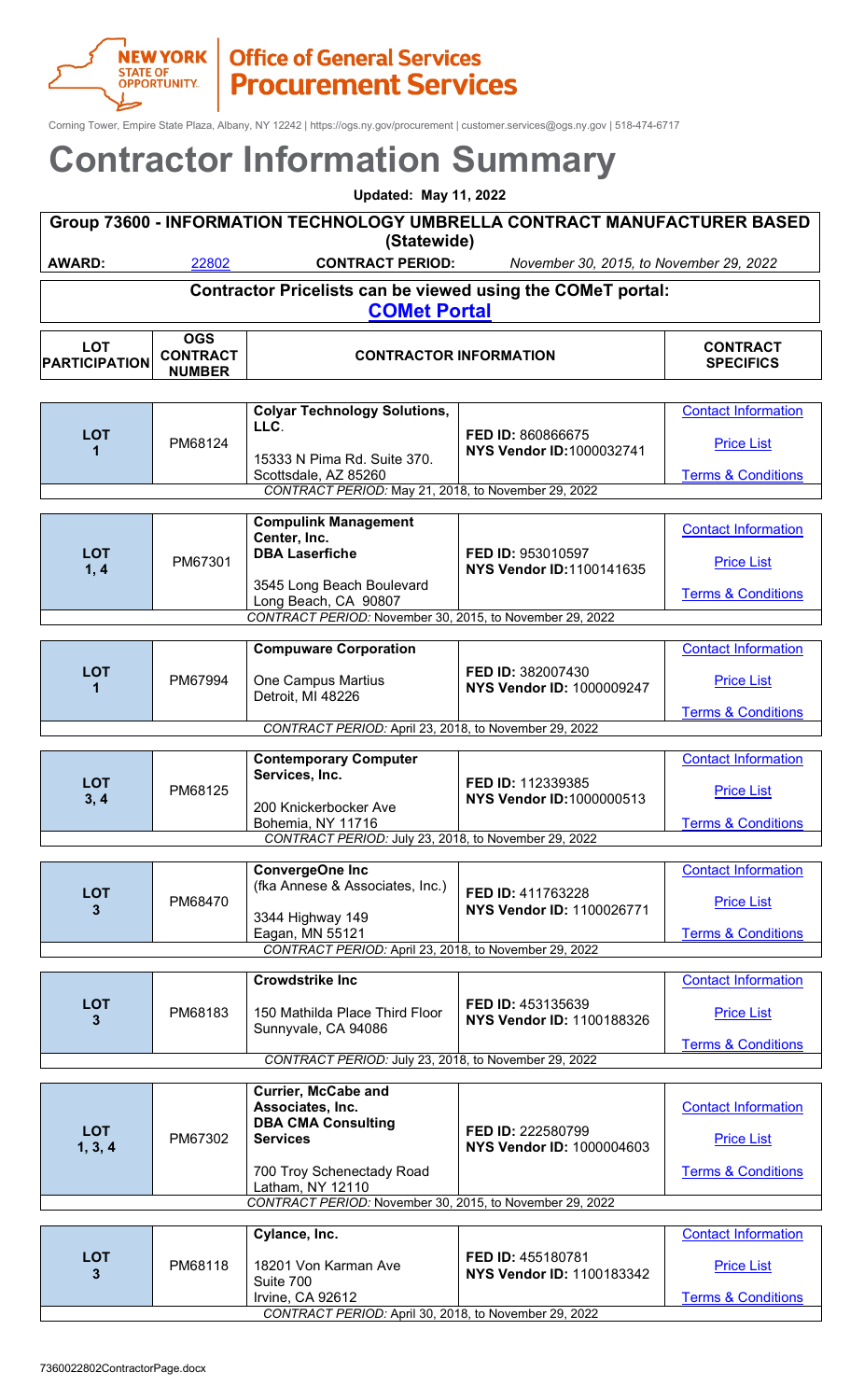

**PARTICIPATION**

**CONTRACT**

## **NEW YORK | Office of General Services**<br> **STATE OF** P**rocurement Services**

Corning Tower, Empire State Plaza, Albany, NY 12242 | https://ogs.ny.gov/procurement | customer.services@ogs.ny.gov | 518-474-6717

### **Contractor Information Summary**

| <b>Updated: May 11, 2022</b>                                                             |                               |                               |                                         |                              |  |
|------------------------------------------------------------------------------------------|-------------------------------|-------------------------------|-----------------------------------------|------------------------------|--|
| Group 73600 - INFORMATION TECHNOLOGY UMBRELLA CONTRACT MANUFACTURER BASED<br>(Statewide) |                               |                               |                                         |                              |  |
|                                                                                          |                               |                               |                                         |                              |  |
| <b>AWARD:</b>                                                                            | 22802                         | <b>CONTRACT PERIOD:</b>       | November 30, 2015, to November 29, 2022 |                              |  |
| Contractor Pricelists can be viewed using the COMeT portal:<br><b>COMet Portal</b>       |                               |                               |                                         |                              |  |
| <b>LOT</b>                                                                               | <b>OGS</b><br><b>CONTRACT</b> | <b>CONTRACTOR INFORMATION</b> |                                         | <b>CONTRACT</b><br>ARPAIRIAA |  |

**SPECIFICS**

|                          | <b>NUMBER</b> |                                                          |                                                              |                               |
|--------------------------|---------------|----------------------------------------------------------|--------------------------------------------------------------|-------------------------------|
|                          |               |                                                          |                                                              |                               |
|                          |               | Dataminr, Inc.                                           |                                                              | <b>Contact Information</b>    |
| <b>LOT</b><br>3          | PM67977       | 6 East 32nd Street<br>2nd Floor                          | FED ID: 010928154<br><b>NYS Vendor ID: 1100176988</b>        | <b>Price List</b>             |
|                          |               | New York, NY 10016                                       |                                                              | <b>Terms &amp; Conditions</b> |
|                          |               | CONTRACT PERIOD: January 08, 2018, to November 29, 2022  |                                                              |                               |
|                          |               | <b>Dell Marketing LP</b>                                 |                                                              | <b>Contact Information</b>    |
| <b>LOT</b><br>1, 2, 3, 4 | PM20820       | One Dell Way<br>Round Rock, Texas 78682                  | FED ID: 742616805<br><b>NYS Vendor ID: 1000041162</b>        | <b>Price List</b>             |
|                          |               |                                                          |                                                              | <b>Terms &amp; Conditions</b> |
|                          |               | CONTRACT PERIOD: November 30, 2015, to November 29, 2022 |                                                              |                               |
|                          |               |                                                          |                                                              |                               |
|                          |               | Dirad Technologies, Inc.                                 |                                                              | <b>Contact Information</b>    |
| <b>LOT</b><br>3, 4       | PM67303       | 9 Corporate Drive<br>Clifton Park, NY 12065              | FED ID: 141655746<br><b>NYS Vendor ID: 1000001741</b>        | <b>Price List</b>             |
|                          |               |                                                          |                                                              | <b>Terms &amp; Conditions</b> |
|                          |               | CONTRACT PERIOD: November 30, 2015, to November 29, 2022 |                                                              |                               |
|                          |               |                                                          |                                                              |                               |
|                          |               | DocuSign, Inc.                                           |                                                              | <b>Contact Information</b>    |
| <b>LOT</b><br>1, 3, 4    | PM68140       | 221 Main Street Suite 1000<br>San Francisco, CA 94105    | <b>FED ID: 912183967</b><br><b>NYS Vendor ID: 1100124309</b> | <b>Price List</b>             |
|                          |               |                                                          |                                                              | <b>Terms &amp; Conditions</b> |
|                          |               | CONTRACT PERIOD: August 6, 2018, to November 29, 2022    |                                                              |                               |
|                          |               |                                                          |                                                              |                               |
|                          |               | <b>Eccentex Corporation</b>                              |                                                              | <b>Contact Information</b>    |
| <b>LOT</b><br>3, 4       | PM68136       | 6101 W Centinela Ave<br>Culver City, CA 90230            | FED ID: 203189161<br><b>NYS Vendor ID: 1100106127</b>        | <b>Price List</b>             |
|                          |               |                                                          |                                                              | <b>Terms &amp; Conditions</b> |
|                          |               | CONTRACT PERIOD: November 30, 2015, to November 29, 2022 |                                                              |                               |
|                          |               |                                                          |                                                              |                               |

|                                                          |         | <b>EMC Corporation</b><br><b>DBA EMC of Massachusetts</b> |                                                              | <b>Contact Information</b>    |
|----------------------------------------------------------|---------|-----------------------------------------------------------|--------------------------------------------------------------|-------------------------------|
| <b>LOT</b><br>1, 2, 3, 4                                 | PM20830 | 2999 Douglas Blvd                                         | <b>FED ID: 042680009</b><br><b>NYS Vendor ID: 1000053979</b> | <b>Price List</b>             |
|                                                          |         | Suite 275<br>Roseville, CA 95661                          |                                                              | <b>Terms &amp; Conditions</b> |
| CONTRACT PERIOD: November 30, 2015, to November 29, 2022 |         |                                                           |                                                              |                               |

| <b>LOT</b><br>1, 3, 4    | PM67345                                                  | <b>Environmental Systems</b><br>Research Institute, Inc.<br><b>DBA ESRI</b><br>380 New York Street<br>Redlands, CA 92373 | FED ID: 952775732<br><b>NYS Vendor ID: 1000041293</b>        | <b>Contact Information</b><br><b>Price List</b><br><b>Terms &amp; Conditions</b> |  |  |
|--------------------------|----------------------------------------------------------|--------------------------------------------------------------------------------------------------------------------------|--------------------------------------------------------------|----------------------------------------------------------------------------------|--|--|
|                          | CONTRACT PERIOD: November 30, 2015, to November 29, 2022 |                                                                                                                          |                                                              |                                                                                  |  |  |
|                          |                                                          |                                                                                                                          |                                                              |                                                                                  |  |  |
|                          |                                                          | <b>Extreme Networks, Inc.</b>                                                                                            |                                                              | <b>Contact Information</b>                                                       |  |  |
| <b>LOT</b><br>1, 2, 3, 4 | PM68020                                                  | 6480 Via Del Oro<br>San Jose, CA 95119                                                                                   | <b>FED ID: 770430270</b><br><b>NYS Vendor ID: 1000057901</b> | <b>Price List</b>                                                                |  |  |
|                          |                                                          |                                                                                                                          |                                                              | <b>Terms &amp; Conditions</b>                                                    |  |  |
|                          | CONTRACT PERIOD: April 23, 2018, to November 29, 2022    |                                                                                                                          |                                                              |                                                                                  |  |  |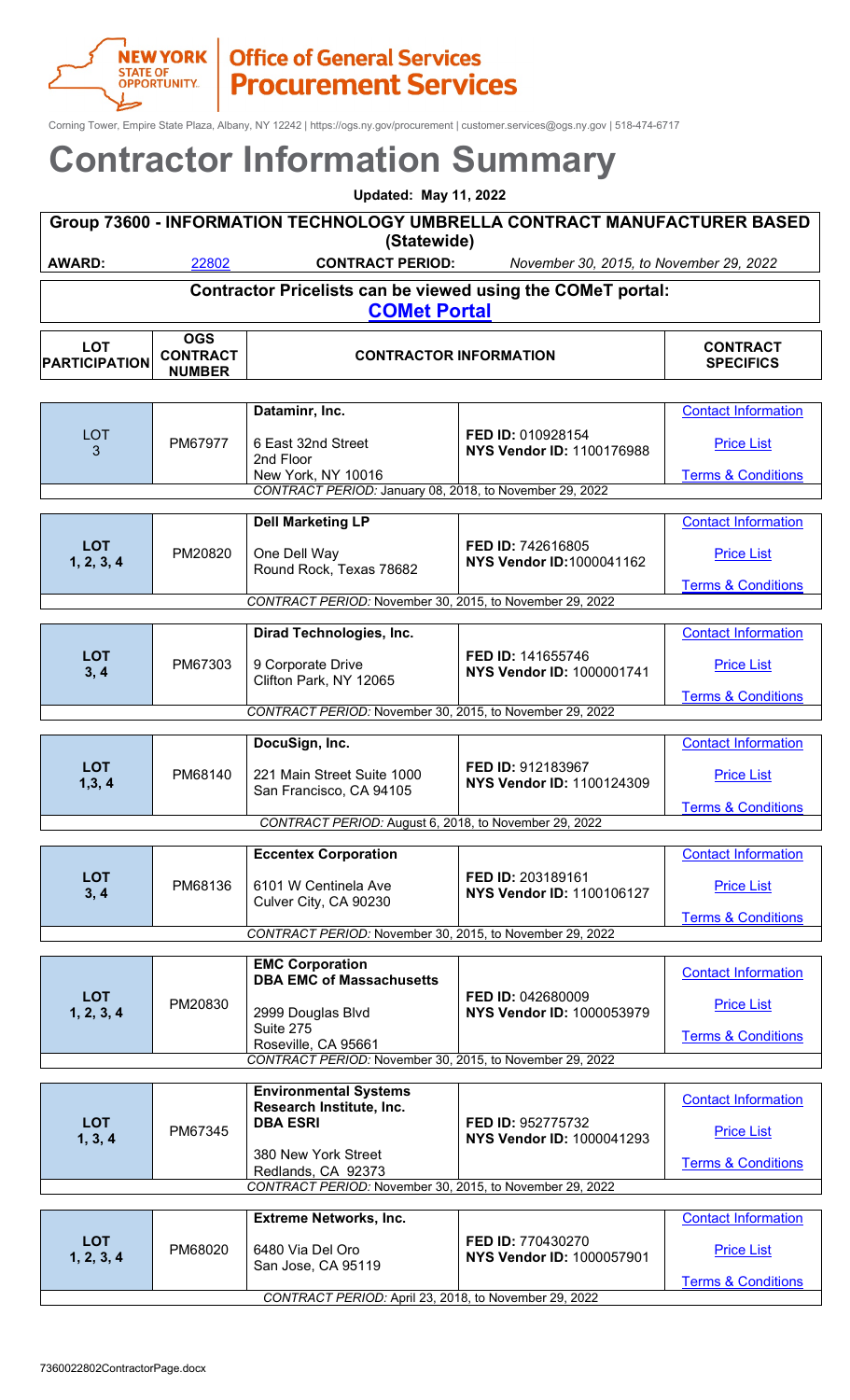

Corning Tower, Empire State Plaza, Albany, NY 12242 | https://ogs.ny.gov/procurement | customer.services@ogs.ny.gov | 518-474-6717

| <b>Updated: May 11, 2022</b>                                                             |                                                                                    |                         |                                         |                 |  |
|------------------------------------------------------------------------------------------|------------------------------------------------------------------------------------|-------------------------|-----------------------------------------|-----------------|--|
| Group 73600 - INFORMATION TECHNOLOGY UMBRELLA CONTRACT MANUFACTURER BASED<br>(Statewide) |                                                                                    |                         |                                         |                 |  |
| <b>AWARD:</b>                                                                            | 22802                                                                              | <b>CONTRACT PERIOD:</b> | November 30, 2015, to November 29, 2022 |                 |  |
|                                                                                          | Contractor Pricelists can be viewed using the COMeT portal:<br><b>COMet Portal</b> |                         |                                         |                 |  |
| <b>LOT</b>                                                                               | <b>OGS</b><br><b>CONTDACT</b>                                                      | CONITRACTOR INFORMATION |                                         | <b>CONTRACT</b> |  |

| <b>LOT</b><br><b>PARTICIPATION</b>                       | UGS<br><b>CONTRACT</b><br><b>NUMBER</b> | <b>CONTRACTOR INFORMATION</b>                             | <b>CONTRACT</b><br><b>SPECIFICS</b>                   |                               |  |
|----------------------------------------------------------|-----------------------------------------|-----------------------------------------------------------|-------------------------------------------------------|-------------------------------|--|
|                                                          |                                         |                                                           |                                                       |                               |  |
|                                                          |                                         | F5 Networks, Inc.                                         |                                                       | <b>Contact Information</b>    |  |
| <b>LOT</b><br>1, 2, 3, 4                                 | PM68258                                 | 401 Elliott Avenue West<br>Seattle, WA 98119              | FED ID: 911714307<br><b>NYS Vendor ID: 1000005047</b> | <b>Price List</b>             |  |
|                                                          |                                         |                                                           |                                                       | <b>Terms &amp; Conditions</b> |  |
| CONTRACT PERIOD: November 14, 2018, to November 29, 2022 |                                         |                                                           |                                                       |                               |  |
|                                                          |                                         | <b>ForeScout Technologies</b>                             |                                                       | <b>Contact Information</b>    |  |
| <b>LOT</b><br>1, 2, 3, 4                                 | PM68123                                 | 190 West Tasman Drive.<br>San Jose, CA 95134              | FED ID: 510406800<br>NYS Vendor ID: 1100185053        | <b>Price List</b>             |  |
|                                                          |                                         |                                                           |                                                       | <b>Terms &amp; Conditions</b> |  |
|                                                          |                                         | CONTRACT PERIOD: May 21, 2018, to November 29, 2022       |                                                       |                               |  |
|                                                          |                                         | Fortinet, Inc.                                            |                                                       | <b>Contact Information</b>    |  |
| <b>LOT</b><br>1, 2                                       | PM68095                                 | 899 Kifer Road<br>Sunnyvale, CA 94086                     | FED ID: 770560389<br><b>NYS Vendor ID: 1000045170</b> | <b>Price List</b>             |  |
|                                                          |                                         |                                                           |                                                       | <b>Terms &amp; Conditions</b> |  |
| CONTRACT PERIOD: April 23, 2018,, to November 29, 2022   |                                         |                                                           |                                                       |                               |  |
|                                                          |                                         | <b>Genesys Telecommunications</b>                         |                                                       | <b>Contact Information</b>    |  |
| <b>LOT</b><br>1, 3                                       | PM68450                                 | Laboratories, Inc.                                        | FED ID: 943120525<br><b>NYS Vendor ID: 1100141591</b> | <b>Price List</b>             |  |
|                                                          |                                         | 2001 Junipero Serra Boulevard<br>Daly City, CA 94010      |                                                       | <b>Terms &amp; Conditions</b> |  |
|                                                          |                                         | CONTRACT PERIOD: November 26, 2018,, to November 29, 2022 |                                                       |                               |  |
|                                                          |                                         |                                                           |                                                       |                               |  |
|                                                          |                                         | <b>Getac Incorporated</b>                                 |                                                       | <b>Contact Information</b>    |  |
| <b>LOT</b><br>2, 3, 4                                    | PM68148                                 | 15495 Sand Canyon Ave<br>Suite 350                        | FED ID: 954547422<br><b>NYS Vendor ID: 1100187819</b> | <b>Price List</b>             |  |
|                                                          |                                         | Irvine, CA 92618                                          |                                                       | <b>Terms &amp; Conditions</b> |  |
|                                                          |                                         | CONTRACT PERIOD: November 30, 2015, to November 29, 2022  |                                                       |                               |  |
|                                                          |                                         | <b>Google LLC</b>                                         |                                                       | <b>Contact Information</b>    |  |
| <b>LOT</b><br>3                                          | PM67982                                 | 1600 Amphitheatre Parkway<br>Mountain View, CA 94043      | FED ID: 770493581<br>NYS Vendor ID: 1000053174        | <b>Price List</b>             |  |
|                                                          |                                         |                                                           |                                                       | <b>Terms &amp; Conditions</b> |  |
|                                                          |                                         | CONTRACT PERIOD: July 19, 2018, to November 29, 2022      |                                                       |                               |  |
|                                                          |                                         | <b>Granicus LLC DBA Granicus</b>                          |                                                       |                               |  |
|                                                          |                                         | (fka GovDelivery, Inc).                                   |                                                       | <b>Contact Information</b>    |  |
| <b>LOT</b><br>3                                          | PM67305                                 | 408 St. Peter Street                                      | FED ID: 411941088<br>NYS Vendor ID: 1100002596        | <b>Price List</b>             |  |
|                                                          |                                         | Suite 600<br>St. Paul, MN 55102                           |                                                       | <b>Terms &amp; Conditions</b> |  |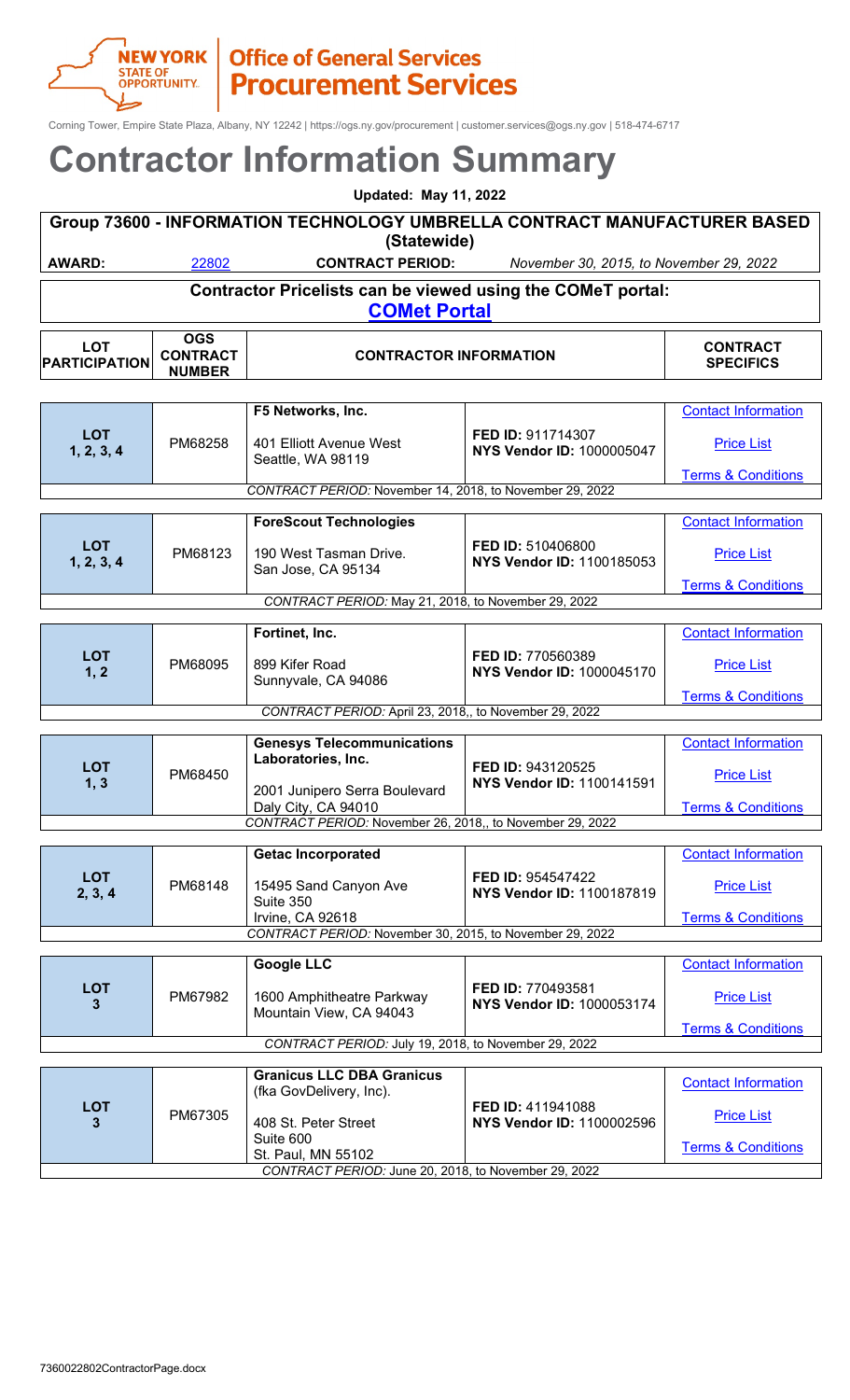#### **NEW YORK | Office of General Services**<br>
STATE OF | **Procurement Service Procurement Services**

Corning Tower, Empire State Plaza, Albany, NY 12242 | https://ogs.ny.gov/procurement | customer.services@ogs.ny.gov | 518-474-6717

### **Contractor Information Summary**

| <b>Updated: May 11, 2022</b>                                                             |                               |                                                                                    |                                         |                                     |  |
|------------------------------------------------------------------------------------------|-------------------------------|------------------------------------------------------------------------------------|-----------------------------------------|-------------------------------------|--|
| Group 73600 - INFORMATION TECHNOLOGY UMBRELLA CONTRACT MANUFACTURER BASED<br>(Statewide) |                               |                                                                                    |                                         |                                     |  |
| <b>AWARD:</b>                                                                            | 22802                         | <b>CONTRACT PERIOD:</b>                                                            | November 30, 2015, to November 29, 2022 |                                     |  |
|                                                                                          |                               | Contractor Pricelists can be viewed using the COMeT portal:<br><b>COMet Portal</b> |                                         |                                     |  |
| <b>LOT</b><br><b>DA DTICIDATION</b>                                                      | <b>OGS</b><br><b>CONTRACT</b> | <b>CONTRACTOR INFORMATION</b>                                                      |                                         | <b>CONTRACT</b><br><b>CDECIEICS</b> |  |

**SPECIFICS**

[Price List](https://ogs.ny.gov/comet)

**[Terms & Conditions](https://online.ogs.ny.gov/purchase/snt/awardnotes/7360022802TC_Intralogic.pdf)** 

|                            | <b>NUMBER</b> |                                                                      |                                                       |                               |
|----------------------------|---------------|----------------------------------------------------------------------|-------------------------------------------------------|-------------------------------|
|                            |               |                                                                      |                                                       |                               |
|                            |               | <b>Hewlett Packard Enterprise</b>                                    |                                                       | <b>Contact Information</b>    |
| <b>LOT</b><br>1, 2, 3, 4   | PM20850       | Company                                                              | FED ID: 473298624<br><b>NYS Vendor ID: 1100148379</b> | <b>Price List</b>             |
|                            |               | 3000 Hanover St.<br>Palo Alto, CA 94304                              |                                                       | <b>Terms &amp; Conditions</b> |
|                            |               | CONTRACT PERIOD: November 30, 2015, to November 29, 2022             |                                                       |                               |
|                            |               | Also honoring pre-existing agreements with PM20930 Nimble Storage    |                                                       |                               |
|                            |               | Hitachi Vantara, LLC                                                 |                                                       | <b>Contact Information</b>    |
| <b>LOT</b><br>1, 2, 4      | PM69224       | 2535 Augustine Drive<br>Santa Clara, CA 95054                        | FED ID: 843098448<br>NYS Vendor ID: 1100254514        | <b>Price List</b>             |
|                            |               |                                                                      |                                                       | <b>Terms &amp; Conditions</b> |
|                            |               | CONTRACT PERIOD: November 30, 2015, to November 29, 2022             |                                                       |                               |
|                            |               | HP, Inc.                                                             |                                                       | <b>Contact Information</b>    |
| <b>LOT</b><br>$\mathbf{2}$ | PM20860       | 1501 Page Mill Road<br>Palo Alto, CA 94304                           | FED ID: 941081436<br>NYS Vendor ID: 1000009783        | <b>Price List</b>             |
|                            |               |                                                                      |                                                       | <b>Terms &amp; Conditions</b> |
|                            |               | CONTRACT PERIOD: November 30, 2015, to November 29, 2022             |                                                       |                               |
|                            |               |                                                                      |                                                       |                               |
|                            |               | <b>ImageWork Technologies</b><br>Corporation                         |                                                       | <b>Contact Information</b>    |
| <b>LOT</b><br>3, 4         | PM68127       | 170 Hamilton Ave                                                     | FED ID: 521907539<br>NYS Vendor ID: 1000040914        | <b>Price List</b>             |
|                            |               | Suite 301<br>White Plains, NY 10601                                  |                                                       | <b>Terms &amp; Conditions</b> |
|                            |               | CONTRACT PERIOD: November 30, 2015, to November 29, 2022             |                                                       |                               |
|                            |               |                                                                      |                                                       |                               |
|                            |               | Info Tech, Inc.                                                      |                                                       | <b>Contact Information</b>    |
| <b>LOT</b><br>3            | PM67995       | 2970 SW 50th Terrace<br>Gainesville, FL 32608                        | FED ID: 591772879<br>NYS Vendor ID: 1100122731        | <b>Price List</b>             |
|                            |               |                                                                      |                                                       | <b>Terms &amp; Conditions</b> |
|                            |               | CONTRACT PERIOD: April 23, 2018, to November 29, 2022                |                                                       |                               |
|                            |               | Infor Public Sector, Inc.                                            |                                                       | <b>Contact Information</b>    |
|                            |               |                                                                      |                                                       |                               |
| <b>LOT</b><br>1, 3, 4      | PM68132       | 641 Avenue of the Americas<br>New York, NY 10011                     | FED ID: 942913642<br><b>NYS Vendor ID: 1100131601</b> | <b>Price List</b>             |
|                            |               |                                                                      |                                                       | <b>Terms &amp; Conditions</b> |
|                            |               | CONTRACT PERIOD: May 21, 2018, to November 29, 2022                  |                                                       |                               |
|                            |               | <b>International Business</b>                                        |                                                       |                               |
|                            |               | <b>Machines Corporation</b>                                          |                                                       | <b>Contact Information</b>    |
| <b>LOT</b><br>1, 2, 3, 4   | PM20890       | <b>DBA IBM</b>                                                       | FED ID: 130871985<br>NYS Vendor ID: 1000001053        | <b>Price List</b>             |
|                            |               | 1 New Orchard Road<br>Armonk, New York 10504                         |                                                       | <b>Terms &amp; Conditions</b> |
|                            |               | CONTRACT PERIOD: November 30, 2015, to November 29, 2022             |                                                       |                               |
|                            |               |                                                                      |                                                       |                               |
|                            |               | <b>Intralogic Solutions, LLC</b><br>(fka Intralogic Solutions, Inc.) |                                                       | <b>Contact Information</b>    |
| <b>LOT</b>                 |               |                                                                      | FED ID: 201681666                                     |                               |

*CONTRACT PERIOD:* July 23, 2018, to November 29, 2022

**NYS Vendor ID:** 1000041514

**<sup>1</sup>** PM68179

511 Ocean Ave

Massapequa, NY 11758

**PARTICIPATION**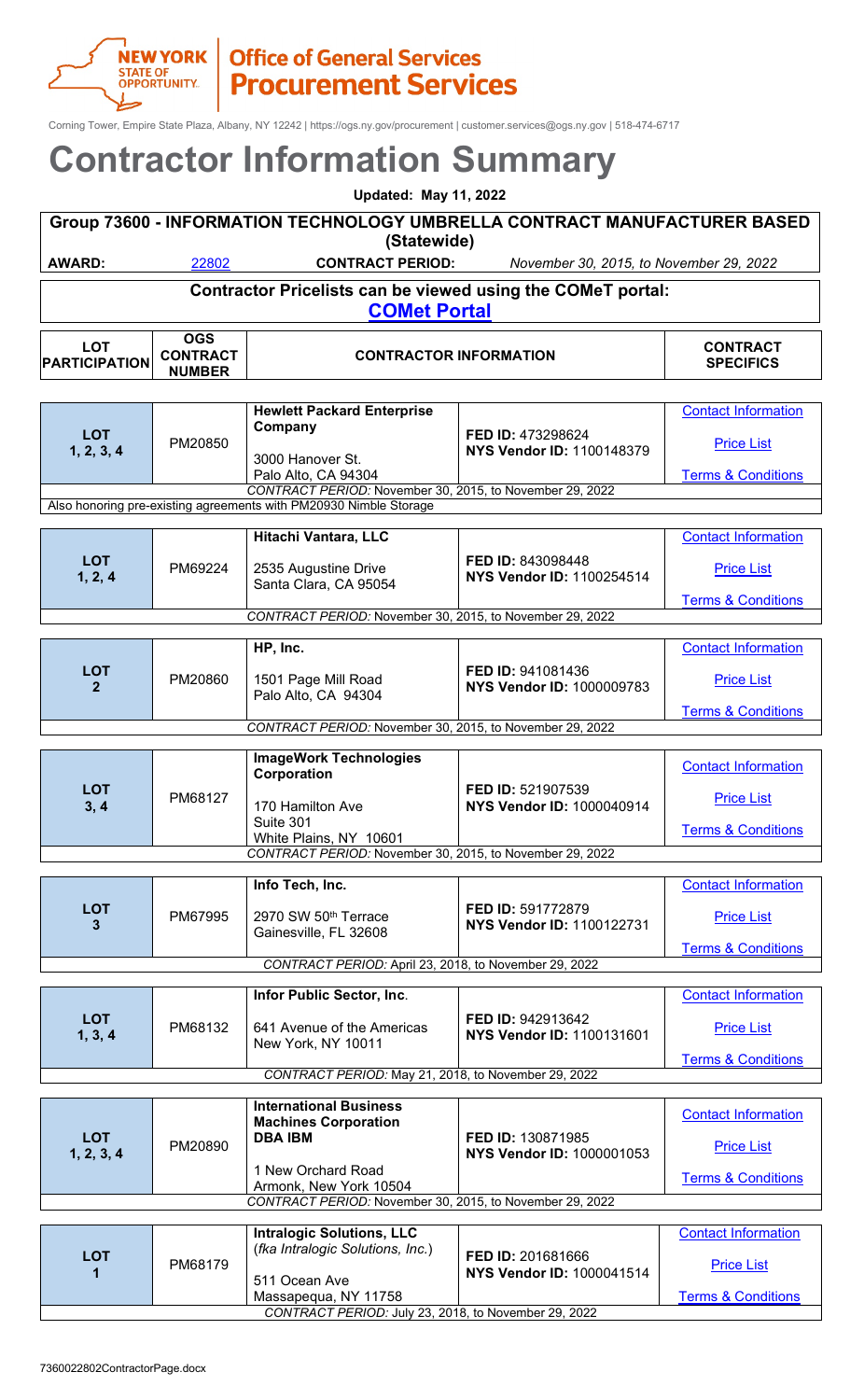## **NEW YORK | Office of General Services**<br>
Office of General Services<br>
Procurement Services

Corning Tower, Empire State Plaza, Albany, NY 12242 | https://ogs.ny.gov/procurement | customer.services@ogs.ny.gov | 518-474-6717

| <b>Contractor Information Summary</b> |                                                                             |                                                                                    |                                                       |                                     |
|---------------------------------------|-----------------------------------------------------------------------------|------------------------------------------------------------------------------------|-------------------------------------------------------|-------------------------------------|
|                                       |                                                                             | <b>Updated: May 11, 2022</b>                                                       |                                                       |                                     |
|                                       |                                                                             | Group 73600 - INFORMATION TECHNOLOGY UMBRELLA CONTRACT MANUFACTURER BASED          |                                                       |                                     |
|                                       |                                                                             | (Statewide)                                                                        |                                                       |                                     |
| <b>AWARD:</b>                         | 22802<br><b>CONTRACT PERIOD:</b><br>November 30, 2015, to November 29, 2022 |                                                                                    |                                                       |                                     |
|                                       |                                                                             | Contractor Pricelists can be viewed using the COMeT portal:<br><b>COMet Portal</b> |                                                       |                                     |
| <b>LOT</b><br><b>PARTICIPATION</b>    | <b>OGS</b><br><b>CONTRACT</b><br><b>NUMBER</b>                              | <b>CONTRACTOR INFORMATION</b>                                                      |                                                       | <b>CONTRACT</b><br><b>SPECIFICS</b> |
|                                       |                                                                             |                                                                                    |                                                       |                                     |
|                                       |                                                                             | Juniper Networks, (US) Inc.                                                        |                                                       | <b>Contact Information</b>          |
| <b>LOT</b><br>1, 2, 3, 4              | PM68161                                                                     | 1133 Innovation Way<br>Sunnyvale, CA 94089                                         | FED ID: 770559888<br><b>NYS Vendor ID: 1000045169</b> | <b>Price List</b>                   |
|                                       |                                                                             |                                                                                    |                                                       | <b>Terms &amp; Conditions</b>       |
|                                       |                                                                             | CONTRACT PERIOD: June 28, 2018, to November 29, 2022                               |                                                       |                                     |
|                                       |                                                                             | <b>Kinney Management Services</b><br><b>LLC</b>                                    |                                                       | <b>Contact Information</b>          |
| <b>LOT</b><br>3                       | PM68108                                                                     | 1205 Troy Schenectady Road                                                         | FED ID: 562620013<br>NYS Vendor ID: 1100192374        | <b>Price List</b>                   |
|                                       |                                                                             | Suite 106<br>Latham, NY 12110                                                      |                                                       | <b>Terms &amp; Conditions</b>       |
|                                       |                                                                             | CONTRACT PERIOD: May 08, 2018, to November 29, 2022                                |                                                       |                                     |
|                                       |                                                                             | <b>Konica Minolta Business</b>                                                     |                                                       |                                     |
|                                       |                                                                             | Solutions U.S.A., Inc.                                                             |                                                       | <b>Contact Information</b>          |
| <b>LOT</b><br>1, 2, 4                 | PM68149                                                                     | 1595 Spring Hill Road<br>Suite 410                                                 | FED ID: 131921089<br><b>NYS Vendor ID: 1000006138</b> | <b>Price List</b>                   |
|                                       |                                                                             | Vienna, VA 22182                                                                   |                                                       | <b>Terms &amp; Conditions</b>       |
|                                       |                                                                             | CONTRACT PERIOD: June 06, 2018, to November 29, 2022                               |                                                       |                                     |
|                                       |                                                                             | <b>Kova Corp</b>                                                                   |                                                       | <b>Contact Information</b>          |
| <b>LOT</b>                            |                                                                             |                                                                                    | FED ID: 223564190                                     |                                     |
| $\mathbf{2}$                          | PM68128                                                                     | 102 East Bay Ave Suite J<br>Manahawkin, NJ 08050                                   | <b>NYS Vendor ID:1000044515</b>                       | <b>Price List</b>                   |
|                                       |                                                                             | CONTRACT PERIOD: November 30, 2015, to November 29, 2022                           |                                                       | <b>Terms &amp; Conditions</b>       |
|                                       |                                                                             |                                                                                    |                                                       |                                     |
|                                       |                                                                             | <b>Kronos Incorporated</b>                                                         |                                                       | <b>Contact Information</b>          |
| <b>LOT</b><br>1, 2, 4                 | PM68156                                                                     | 297 Billerica Road<br>Chelmsford, MA 01824                                         | FED ID: 042640942<br>NYS Vendor ID: 1000005258        | <b>Price List</b>                   |
|                                       |                                                                             | CONTRACT PERIOD: August 15, 2018, to November 29, 2022                             |                                                       | <b>Terms &amp; Conditions</b>       |

| <b>LOT</b>      |         | <b>Kyocera Document Solutions</b> |                                                         | <b>Contact Information</b>                         |  |  |
|-----------------|---------|-----------------------------------|---------------------------------------------------------|----------------------------------------------------|--|--|
|                 | PM68141 | America, Inc.                     | <b>FED ID: 952819506</b>                                | <b>Price List</b><br><b>Terms &amp; Conditions</b> |  |  |
|                 |         | 225 Sand Road                     | <b>NYS Vendor ID: 1000009816</b>                        |                                                    |  |  |
|                 |         | Fairfield, NJ 07004               |                                                         |                                                    |  |  |
|                 |         |                                   |                                                         |                                                    |  |  |
|                 |         |                                   |                                                         |                                                    |  |  |
|                 |         | LCPtracker, Inc.                  |                                                         | <b>Contact Information</b>                         |  |  |
| <b>LOT</b><br>2 | PM68255 | 117 E Chapman Ave                 | FED ID: 330522320<br><b>NIVE Vondor ID</b> . 1100180331 | <b>Price List</b>                                  |  |  |

| LOT                                                    | PM68255 | 117 E Chapman Ave<br>Orange, CA 92856                    | <b>FED ID: 330522320</b><br>NYS Vendor ID: 1100189331 | <b>Price List</b>             |
|--------------------------------------------------------|---------|----------------------------------------------------------|-------------------------------------------------------|-------------------------------|
|                                                        |         |                                                          |                                                       | <b>Terms &amp; Conditions</b> |
|                                                        |         | CONTRACT PERIOD: November 14, 2018, to November 29, 2022 |                                                       |                               |
|                                                        |         |                                                          |                                                       |                               |
|                                                        |         | <b>Lenovo Global Technology</b>                          |                                                       | <b>Contact Information</b>    |
| <b>LOT</b>                                             |         | (United States) Inc.                                     | FED ID: 813285564                                     |                               |
|                                                        | PM68203 |                                                          |                                                       | <b>Price List</b>             |
|                                                        |         | 8001 Development Dr.                                     | NYS Vendor ID: 1100177898                             |                               |
|                                                        |         | Morrisville, North Carolina 27560                        |                                                       | <b>Terms &amp; Conditions</b> |
| CONTRACT PERIOD: August 06, 2018, to November 29, 2022 |         |                                                          |                                                       |                               |
|                                                        |         |                                                          |                                                       |                               |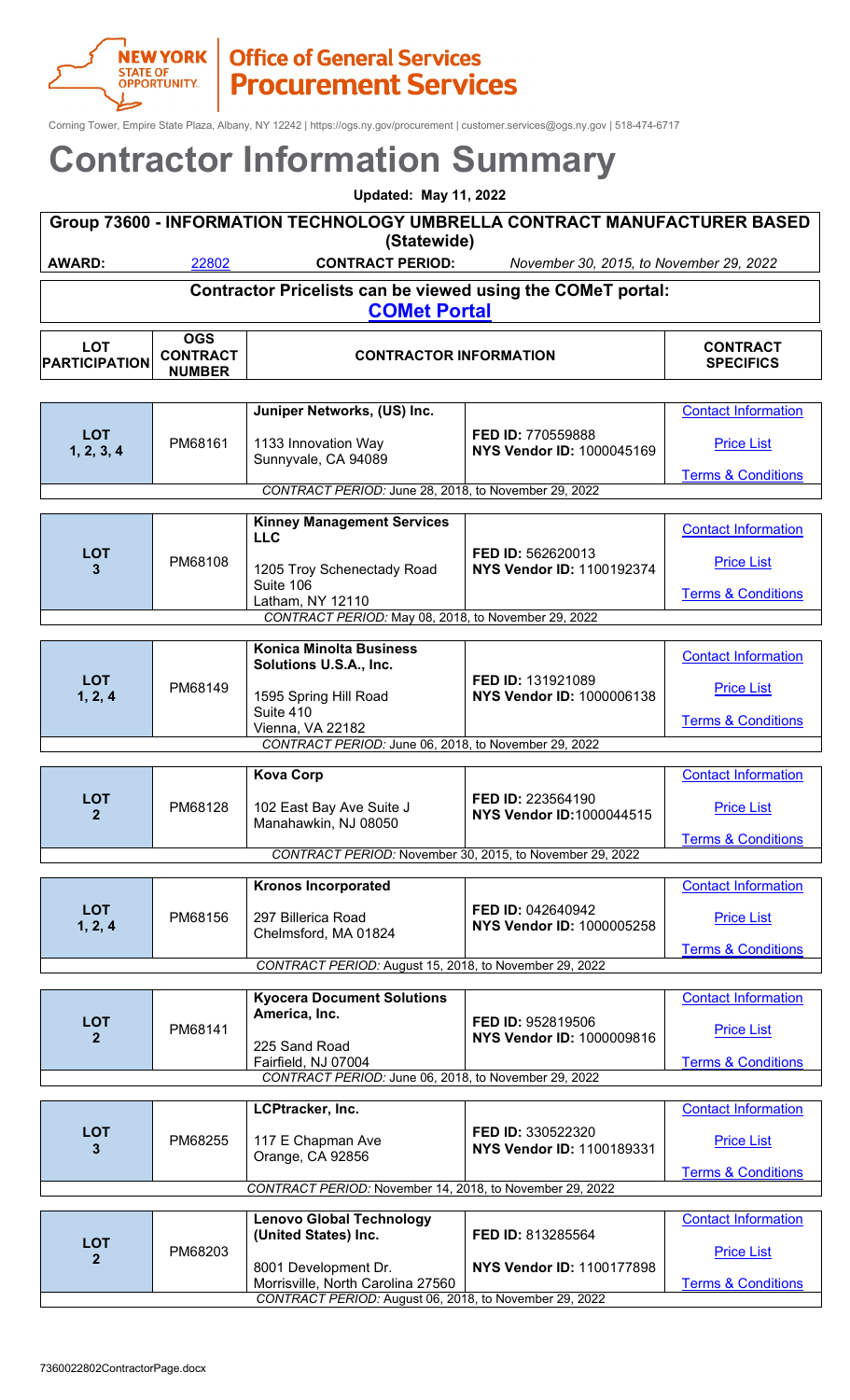

# **TREW YORK | Office of General Services**<br> **STATE OF PROCUREMENT SERVICES**

Corning Tower, Empire State Plaza, Albany, NY 12242 | https://ogs.ny.gov/procurement | customer.services@ogs.ny.gov | 518-474-6717

| <b>Updated: May 11, 2022</b>                                                             |            |                         |                                         |             |  |
|------------------------------------------------------------------------------------------|------------|-------------------------|-----------------------------------------|-------------|--|
| Group 73600 - INFORMATION TECHNOLOGY UMBRELLA CONTRACT MANUFACTURER BASED<br>(Statewide) |            |                         |                                         |             |  |
| <b>AWARD:</b>                                                                            | 22802      | <b>CONTRACT PERIOD:</b> | November 30, 2015, to November 29, 2022 |             |  |
| Contractor Pricelists can be viewed using the COMeT portal:<br><b>COMet Portal</b>       |            |                         |                                         |             |  |
| $\sqrt{2}$                                                                               | <b>OGS</b> |                         |                                         | CONITO A CT |  |

| <b>LOT</b><br><b>PARTICIPATION</b>                       | <b>CONTRACT</b><br><b>NUMBER</b>                         | <b>CONTRACTOR INFORMATION</b>                            | <b>CONTRACT</b><br><b>SPECIFICS</b>                   |                               |  |
|----------------------------------------------------------|----------------------------------------------------------|----------------------------------------------------------|-------------------------------------------------------|-------------------------------|--|
|                                                          |                                                          |                                                          |                                                       |                               |  |
|                                                          |                                                          | Lenovo (United States) Inc.                              |                                                       | <b>Contact Information</b>    |  |
| <b>LOT</b><br>2, 4                                       | PM21120                                                  | 1009 Think Place<br>Morrisville, NC 27560                | FED ID: 522449153<br>NYS Vendor ID: 1000032072        | <b>Price List</b>             |  |
|                                                          |                                                          |                                                          |                                                       | <b>Terms &amp; Conditions</b> |  |
| CONTRACT PERIOD: November 30, 2015, to November 29, 2022 |                                                          |                                                          |                                                       |                               |  |
|                                                          |                                                          | Lexmark International, Inc.                              |                                                       | <b>Contact Information</b>    |  |
| <b>LOT</b>                                               |                                                          |                                                          | FED ID: 061308215                                     |                               |  |
| 2, 4                                                     | PM68133                                                  | 740 West New Circle Road<br>Lexington, KY 40550          | NYS Vendor ID: 1000005372                             | <b>Price List</b>             |  |
|                                                          |                                                          |                                                          |                                                       | <b>Terms &amp; Conditions</b> |  |
|                                                          |                                                          | CONTRACT PERIOD: June 12, 2018, to November 29, 2022     |                                                       |                               |  |
|                                                          |                                                          | <b>LoadSpring Solutions, Inc.</b>                        |                                                       | <b>Contact Information</b>    |  |
| <b>LOT</b>                                               |                                                          |                                                          | FED ID: 043494658                                     |                               |  |
| 3                                                        | PM68253                                                  | 187 Ballardvale Street<br>Suite B-210                    | NYS Vendor ID: 1000011106                             | <b>Price List</b>             |  |
|                                                          |                                                          | Wilmington, MA 01887                                     |                                                       | <b>Terms &amp; Conditions</b> |  |
| CONTRACT PERIOD: October 19, 2018, to November 29, 2022  |                                                          |                                                          |                                                       |                               |  |
|                                                          |                                                          | Lumen, Inc.                                              |                                                       | <b>Contact Information</b>    |  |
| <b>LOT</b><br>3, 4                                       | PM68152                                                  | 600 NW 14th Avenue                                       | FED ID: 461294500<br>NYS Vendor ID: 1100163133        | <b>Price List</b>             |  |
|                                                          |                                                          | Suite 200<br>Portland, Oregon 97209                      |                                                       | <b>Terms &amp; Conditions</b> |  |
|                                                          |                                                          | CONTRACT PERIOD: June 06, 2018, to November 29, 2022     |                                                       |                               |  |
|                                                          |                                                          | Mandiant, Inc.                                           |                                                       | <b>Contact Information</b>    |  |
| <b>LOT</b><br>1, 2, 3, 4                                 | PM20840                                                  | (fka FireEye, Inc.)<br>601 McCarthy Boulevard            | FED ID: 201548921<br>NYS Vendor ID: 1100140004        | <b>Price List</b>             |  |
|                                                          |                                                          | Milpitas, CA 95035                                       | <b>Terms &amp; Conditions</b>                         |                               |  |
|                                                          |                                                          | CONTRACT PERIOD: November 30, 2015, to November 29, 2022 |                                                       |                               |  |
|                                                          |                                                          |                                                          |                                                       |                               |  |
|                                                          |                                                          | <b>MicroFocus</b>                                        |                                                       | <b>Contact Information</b>    |  |
| <b>LOT</b><br>1, 4                                       | PM67351                                                  | 1800 South Novell Place<br>Provo, Utah 84606             | FED ID: 870393339<br>NYS Vendor ID: 1000032753        | <b>Price List</b>             |  |
|                                                          |                                                          |                                                          |                                                       | <b>Terms &amp; Conditions</b> |  |
|                                                          | CONTRACT PERIOD: November 30, 2015, to November 29, 2022 |                                                          |                                                       |                               |  |
|                                                          |                                                          | <b>MicroStrategy Services</b>                            |                                                       | <b>Contact Information</b>    |  |
| <b>LOT</b><br>1, 4                                       | PM67349                                                  | Corporation<br>1850 Towers Crescent Plaza                | FED ID: 541945356<br><b>NYS Vendor ID: 1100141997</b> | <b>Price List</b>             |  |
|                                                          |                                                          | Tysons Corner, VA 22182                                  |                                                       | <b>Terms &amp; Conditions</b> |  |
|                                                          |                                                          | CONTRACT PERIOD: November 30, 2015, to November 29, 2022 |                                                       |                               |  |
|                                                          |                                                          |                                                          |                                                       |                               |  |

|                                                          |         | <b>Mitel Cloud Services, Inc.</b>          |                                                       | <b>Contact Information</b>    |
|----------------------------------------------------------|---------|--------------------------------------------|-------------------------------------------------------|-------------------------------|
| <b>LOT</b><br>1, 2, 3, 4                                 | PM21140 | 1146 N. Alma School Road<br>Mesa, AZ 85201 | <b>FED ID: 760311713</b><br>NYS Vendor ID: 1100144315 | <b>Price List</b>             |
|                                                          |         |                                            |                                                       | <b>Terms &amp; Conditions</b> |
| CONTRACT PERIOD: November 30, 2015, to November 29, 2022 |         |                                            |                                                       |                               |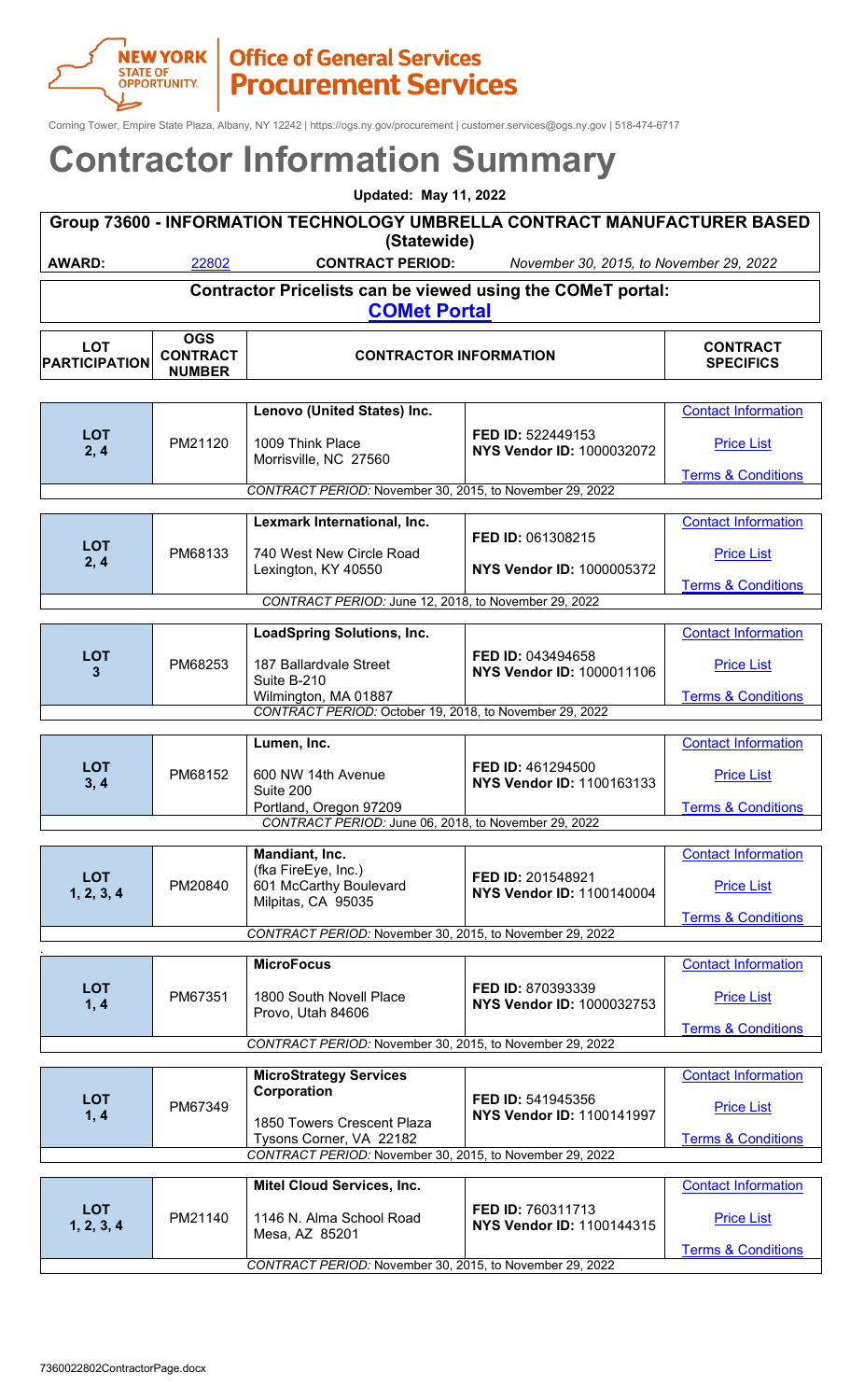Corning Tower, Empire State Plaza, Albany, NY 12242 | https://ogs.ny.gov/procurement | customer.services@ogs.ny.gov | 518-474-6717

|            |                        | <b>Updated: May 11, 2022</b>                                                             |                                         |                 |
|------------|------------------------|------------------------------------------------------------------------------------------|-----------------------------------------|-----------------|
|            |                        | Group 73600 - INFORMATION TECHNOLOGY UMBRELLA CONTRACT MANUFACTURER BASED<br>(Statewide) |                                         |                 |
| AWARD:     | 22802                  | <b>CONTRACT PERIOD:</b>                                                                  | November 30, 2015, to November 29, 2022 |                 |
|            |                        | Contractor Pricelists can be viewed using the COMeT portal:<br><b>COMet Portal</b>       |                                         |                 |
| <b>LOT</b> | OGS<br><b>CONTRACT</b> | CONTRACTOR INFORMATION                                                                   |                                         | <b>CONTRACT</b> |

| <b>PARTICIPATION</b> | <b>CONTRACT</b><br><b>NUMBER</b> | <b>CONTRACTOR INFORMATION</b>                             |                                  | <b>SPECIFICS</b>              |
|----------------------|----------------------------------|-----------------------------------------------------------|----------------------------------|-------------------------------|
|                      |                                  |                                                           |                                  |                               |
|                      |                                  | <b>Mitel Networks</b>                                     |                                  | <b>Contact Information</b>    |
|                      |                                  | (fka ShoreTel, Inc.)                                      |                                  |                               |
| LOT                  | PM21290                          |                                                           | FED ID: 770443568                | <b>Price List</b>             |
| 1, 2, 3, 4           |                                  | 960 Stewart Drive                                         | <b>NYS Vendor ID: 1000057902</b> |                               |
|                      |                                  | Sunnyvale, CA 94085                                       |                                  | <b>Terms &amp; Conditions</b> |
|                      |                                  | CONTRACT PERIOD: April 15, 2016, to November 29, 2022     |                                  |                               |
|                      |                                  |                                                           |                                  |                               |
|                      |                                  | Mutualink, Inc.                                           |                                  | <b>Contact Information</b>    |
|                      |                                  |                                                           |                                  |                               |
| <b>LOT</b>           | PM67324                          | 1269 South Broad Street                                   | FED ID: 141999711                | <b>Price List</b>             |
| 3                    |                                  | Wallingford, CT 06492                                     | NYS Vendor ID: 1000020064        |                               |
|                      |                                  |                                                           |                                  | <b>Terms &amp; Conditions</b> |
|                      |                                  | CONTRACT PERIOD: November 30, 2015, to November 29, 2022  |                                  |                               |
|                      |                                  |                                                           |                                  |                               |
|                      |                                  | <b>NEC Corporation of America</b>                         |                                  | <b>Contact Information</b>    |
| <b>LOT</b>           |                                  |                                                           | FED ID: 200665337                |                               |
| 1, 2, 4              | PM20910                          | 6535 North State Highway 161                              | NYS Vendor ID: 1000008544        | <b>Price List</b>             |
|                      |                                  | Irving, Texas 75039                                       |                                  |                               |
|                      |                                  |                                                           |                                  | <b>Terms &amp; Conditions</b> |
|                      |                                  | CONTRACT PERIOD: November 30, 2015, to November 29, 2022  |                                  |                               |
|                      |                                  |                                                           |                                  |                               |
|                      |                                  | NetApp, Inc.                                              |                                  | <b>Contact Information</b>    |
| <b>LOT</b>           |                                  |                                                           | FED ID: 770307520                |                               |
| 1, 2, 34             | PM20920                          | 495 East Java Drive                                       | NYS Vendor ID: 1000009697        | <b>Price List</b>             |
|                      |                                  | Sunnyvale, CA 94089                                       |                                  |                               |
|                      |                                  | CONTRACT PERIOD: November 30, 2015, to November 29, 2022  |                                  | <b>Terms &amp; Conditions</b> |
|                      |                                  |                                                           |                                  |                               |
|                      |                                  | <b>NICE Systems, Inc.</b>                                 |                                  | <b>Contact Information</b>    |
|                      |                                  |                                                           |                                  |                               |
| <b>LOT</b>           | PM68145                          | 221 River St.                                             | FED ID: 770250126                | <b>Price List</b>             |
| 1, 3, 4              |                                  | 10th Floor                                                | NYS Vendor ID: 1000018579        |                               |
|                      |                                  | Hoboken, NJ 07030                                         |                                  | <b>Terms &amp; Conditions</b> |
|                      |                                  | CONTRACT PERIOD: September 10, 2018, to November 29, 2022 |                                  |                               |
|                      |                                  |                                                           |                                  |                               |
|                      |                                  | Niche Technology, Inc.                                    |                                  | <b>Contact Information</b>    |
| <b>LOT</b>           |                                  |                                                           | FED ID: 330997243                |                               |
| 1, 4                 | PM67350                          | 629 McDermot Avenue                                       | <b>NYS Vendor ID: 1100149260</b> | <b>Price List</b>             |
|                      |                                  | Winnipeg, MB R3A 1P6, Canada                              |                                  |                               |
|                      |                                  |                                                           |                                  | <b>Terms &amp; Conditions</b> |
|                      |                                  | CONTRACT PERIOD: November 30, 2015, to November 29, 2022  |                                  |                               |
|                      |                                  | <b>Nokia of America Corporation</b>                       |                                  | <b>Contact Information</b>    |
|                      |                                  | (fka Alcatel Lucent USA, Inc)                             |                                  |                               |
| <b>LOT</b>           | PM67989                          |                                                           | FED ID: 223408857                | <b>Price List</b>             |
| 1, 2, 4              |                                  | 600 Mountain Ave                                          | NYS Vendor ID: 1000040326        |                               |
|                      |                                  | Murray Hill, NJ 07974                                     |                                  | <b>Terms &amp; Conditions</b> |
|                      |                                  | CONTRACT PERIOD: April 30, 2018, to November 29, 2022     |                                  |                               |
|                      |                                  |                                                           |                                  |                               |
|                      |                                  | NTT Data, Inc.                                            |                                  | <b>Contact Information</b>    |
|                      |                                  |                                                           |                                  |                               |
| <b>LOT</b>           | PM67385                          | 100 City Square                                           | FED ID: 042437166                | <b>Price List</b>             |
| 1, 3, 4              |                                  | Boston, MA 02129                                          | <b>NYS Vendor ID: 1000000052</b> |                               |
|                      |                                  |                                                           |                                  | <b>Terms &amp; Conditions</b> |
|                      |                                  | CONTRACT PERIOD: November 30, 2015, to November 29, 2022  |                                  |                               |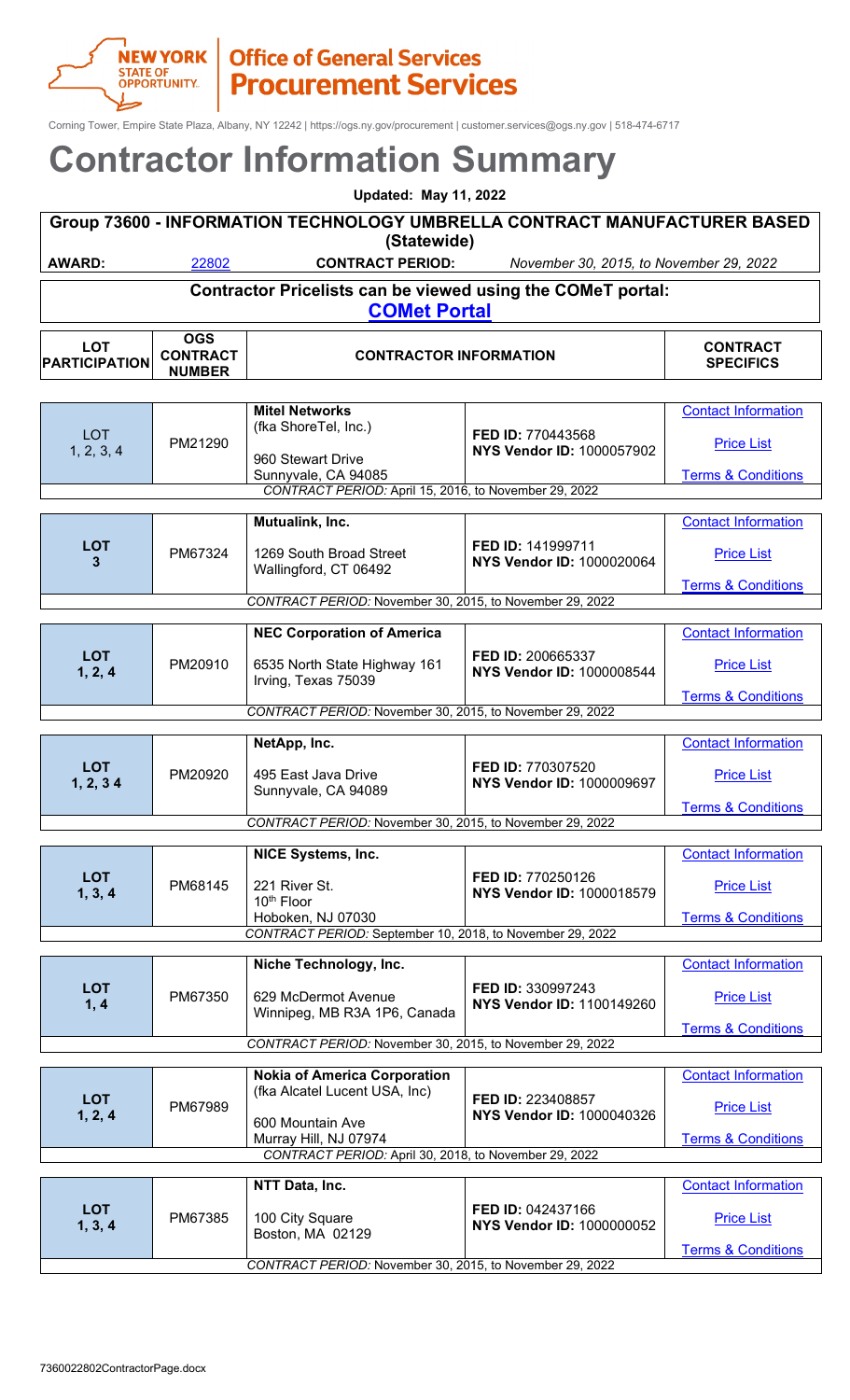Corning Tower, Empire State Plaza, Albany, NY 12242 | https://ogs.ny.gov/procurement | customer.services@ogs.ny.gov | 518-474-6717

| <b>Updated: May 11, 2022</b>                                                             |            |                         |                                         |          |  |
|------------------------------------------------------------------------------------------|------------|-------------------------|-----------------------------------------|----------|--|
| Group 73600 - INFORMATION TECHNOLOGY UMBRELLA CONTRACT MANUFACTURER BASED<br>(Statewide) |            |                         |                                         |          |  |
| <b>AWARD:</b>                                                                            | 22802      | <b>CONTRACT PERIOD:</b> | November 30, 2015, to November 29, 2022 |          |  |
| Contractor Pricelists can be viewed using the COMeT portal:<br><b>COMet Portal</b>       |            |                         |                                         |          |  |
| ΩT                                                                                       | <b>OGS</b> |                         |                                         | CONTDACT |  |

| <b>LOT</b><br><b>PARTICIPATION</b>                      | <b>CONTRACT</b><br><b>NUMBER</b> | <b>CONTRACTOR INFORMATION</b>                                                          |                                                       | <b>CONTRACT</b><br><b>SPECIFICS</b> |
|---------------------------------------------------------|----------------------------------|----------------------------------------------------------------------------------------|-------------------------------------------------------|-------------------------------------|
|                                                         |                                  |                                                                                        |                                                       |                                     |
|                                                         |                                  | Okta, Inc.                                                                             |                                                       | <b>Contact Information</b>          |
| <b>LOT</b><br>3, 4                                      | PM68157                          | 301 Brannan Street<br>San Francisco, CA 94107                                          | FED ID: 264175727<br>NYS Vendor ID: 1100150918        | <b>Price List</b>                   |
|                                                         |                                  |                                                                                        |                                                       | <b>Terms &amp; Conditions</b>       |
|                                                         |                                  | CONTRACT PERIOD: June 28, 2018, to November 29, 2022                                   |                                                       |                                     |
|                                                         |                                  | Open Text, Inc.                                                                        |                                                       | <b>Contact Information</b>          |
| <b>LOT</b><br>1, 3, 4                                   | PM67987                          | 951 Mariners Island Blvd.,<br>Suite 700                                                | FED ID: 460525483<br><b>NYS Vendor ID: 1000033520</b> | <b>Price List</b>                   |
|                                                         |                                  | San Mateo, CA 94404                                                                    |                                                       | <b>Terms &amp; Conditions</b>       |
|                                                         |                                  | CONTRACT PERIOD: April 23, 2018, to November 29, 2022                                  |                                                       |                                     |
|                                                         |                                  |                                                                                        |                                                       |                                     |
|                                                         |                                  | <b>Oracle America, Inc.</b>                                                            |                                                       | <b>Contact Information</b>          |
| <b>LOT</b><br>1, 2, 3, 4                                | PM20940                          | 500 Oracle Parkway<br>Redwood City, CA 94065                                           | FED ID: 942805249<br><b>NYS Vendor ID: 1000032860</b> | <b>Price List</b>                   |
|                                                         |                                  |                                                                                        |                                                       | <b>Terms &amp; Conditions</b>       |
|                                                         |                                  | CONTRACT PERIOD: November 30, 2015, to November 29, 2022                               |                                                       |                                     |
|                                                         |                                  | Palo Alto Networks, Inc.                                                               |                                                       | <b>Contact Information</b>          |
| <b>LOT</b><br>1, 2, 3, 4                                | PM21270                          | 3000 Tannery Way<br>Santa Clara, CA 95054                                              | FED ID: 202530195<br>NYS Vendor ID: 1100060289        | <b>Price List</b>                   |
|                                                         |                                  |                                                                                        | <b>Terms &amp; Conditions</b>                         |                                     |
|                                                         |                                  | CONTRACT PERIOD: November 30, 2015, to November 29, 2022                               |                                                       |                                     |
|                                                         |                                  | <b>Panasonic Corporation of</b><br><b>North America</b><br><b>DBA Panasonic System</b> |                                                       | <b>Contact Information</b>          |
| <b>LOT</b><br>$\overline{2}$                            | PM68162                          | <b>Communications Company of</b><br><b>North America</b>                               | FED ID: 362786846<br>NYS Vendor ID: 1000009189        | <b>Price List</b>                   |
|                                                         |                                  | <b>Two Riverfront Plaza</b><br>6 <sup>th</sup> Floor<br>Newark, NJ 07102               |                                                       | <b>Terms &amp; Conditions</b>       |
|                                                         |                                  | CONTRACT PERIOD: June 28, 2018, to November 29, 2022                                   |                                                       |                                     |
|                                                         |                                  | Perspecta State & Local, Inc.                                                          |                                                       | <b>Contact Information</b>          |
|                                                         |                                  |                                                                                        |                                                       |                                     |
| <b>LOT</b><br>3, 4                                      | PM68902                          | 13600 EDS Drive<br>Herndon, VA 20171                                                   | FED ID: 364172737<br><b>NYS Vendor ID: 1000031492</b> | <b>Price List</b>                   |
|                                                         |                                  |                                                                                        |                                                       | <b>Terms &amp; Conditions</b>       |
| CONTRACT PERIOD: February 20, 2020 to November 29, 2022 |                                  |                                                                                        |                                                       |                                     |

|                                                          |         | <b>Pitney Bowes Software Inc.</b>                        |                                                              | <b>Contact Information</b>    |
|----------------------------------------------------------|---------|----------------------------------------------------------|--------------------------------------------------------------|-------------------------------|
| <b>LOT</b><br>1, 4                                       | PM67353 | 350 Jordan Road<br>Troy, NY 12180                        | FED ID: 520852578<br><b>NYS Vendor ID: 1000018089</b>        | <b>Price List</b>             |
|                                                          |         |                                                          |                                                              | <b>Terms &amp; Conditions</b> |
|                                                          |         | CONTRACT PERIOD: November 30, 2015, to November 29, 2022 |                                                              |                               |
|                                                          |         |                                                          |                                                              |                               |
|                                                          |         | Plantronics, Inc.                                        |                                                              | <b>Contact Information</b>    |
| <b>LOT</b><br>1, 2, 4                                    | PM69215 | 345 Encinal Street.<br>Santa Cruz, CA 95060              | <b>FED ID: 770207692</b><br><b>NYS Vendor ID: 1100092743</b> | <b>Price List</b>             |
|                                                          |         |                                                          |                                                              | <b>Terms &amp; Conditions</b> |
| CONTRACT PERIOD: November 30, 2015, to November 29, 2022 |         |                                                          |                                                              |                               |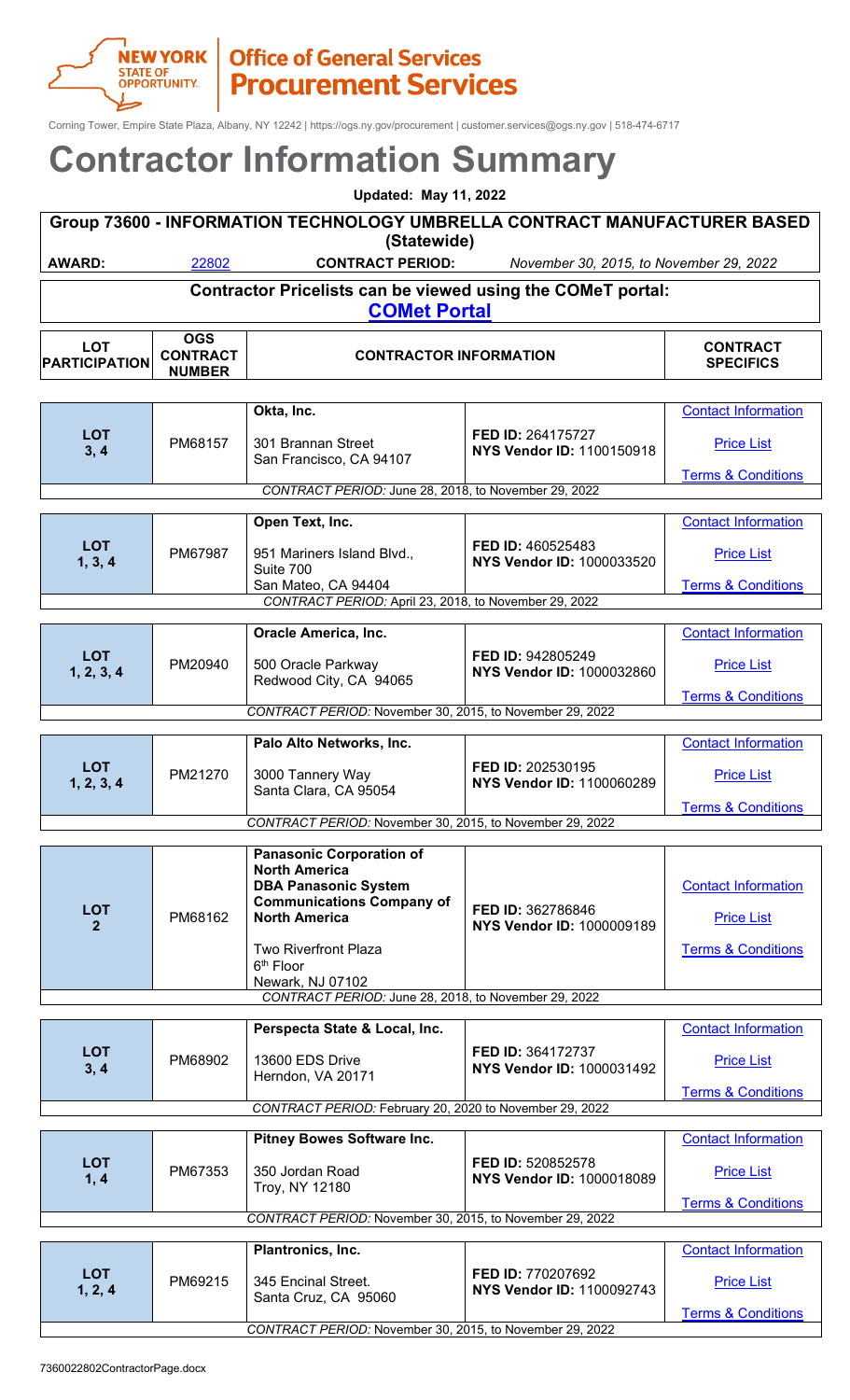

Corning Tower, Empire State Plaza, Albany, NY 12242 | https://ogs.ny.gov/procurement | customer.services@ogs.ny.gov | 518-474-6717

### **Contractor Information Summary**

| <b>Contractor Information Summary</b>                                                                       |                                                                                                                        |                                                                                    |                                                       |                               |  |
|-------------------------------------------------------------------------------------------------------------|------------------------------------------------------------------------------------------------------------------------|------------------------------------------------------------------------------------|-------------------------------------------------------|-------------------------------|--|
|                                                                                                             | <b>Updated: May 11, 2022</b>                                                                                           |                                                                                    |                                                       |                               |  |
|                                                                                                             |                                                                                                                        | Group 73600 - INFORMATION TECHNOLOGY UMBRELLA CONTRACT MANUFACTURER BASED          |                                                       |                               |  |
| <b>AWARD:</b>                                                                                               | 22802                                                                                                                  | (Statewide)<br><b>CONTRACT PERIOD:</b>                                             | November 30, 2015, to November 29, 2022               |                               |  |
|                                                                                                             |                                                                                                                        | Contractor Pricelists can be viewed using the COMeT portal:<br><b>COMet Portal</b> |                                                       |                               |  |
| <b>LOT</b><br><b>PARTICIPATION</b>                                                                          | <b>OGS</b><br><b>CONTRACT</b><br><b>CONTRACT</b><br><b>CONTRACTOR INFORMATION</b><br><b>SPECIFICS</b><br><b>NUMBER</b> |                                                                                    |                                                       |                               |  |
|                                                                                                             |                                                                                                                        | <b>Pluralsight, LLC</b>                                                            |                                                       | <b>Contact Information</b>    |  |
| <b>LOT</b><br>3                                                                                             | PM68142                                                                                                                | 182 N. Union Avenue<br>Farmington, UT 84025                                        | FED ID: 201279619<br><b>NYS Vendor ID: 1100151817</b> | <b>Price List</b>             |  |
|                                                                                                             |                                                                                                                        | CONTRACT PERIOD: August 15, 2018, to November 29, 2022                             |                                                       | <b>Terms &amp; Conditions</b> |  |
|                                                                                                             |                                                                                                                        |                                                                                    |                                                       |                               |  |
|                                                                                                             |                                                                                                                        | Pure Storage, Inc                                                                  |                                                       | <b>Contact Information</b>    |  |
| <b>LOT</b><br>2                                                                                             | PM68107                                                                                                                | 650 Castro Street<br>Suite 400                                                     | FED ID: 271069557<br>NYS Vendor ID: 1100147165        | <b>Price List</b>             |  |
|                                                                                                             |                                                                                                                        | Mt. View, CA 94041                                                                 |                                                       | <b>Terms &amp; Conditions</b> |  |
|                                                                                                             |                                                                                                                        | CONTRACT PERIOD: April 23, 2018, to November 29, 2022                              |                                                       |                               |  |
|                                                                                                             |                                                                                                                        | RGB Systems, Inc.                                                                  |                                                       | <b>Contact Information</b>    |  |
| <b>LOT</b><br>$\mathbf{2}$                                                                                  | PM21150                                                                                                                | 1025 E. Ball Road<br>Anaheim, CA 92805                                             | FED ID: 330107486<br><b>NYS Vendor ID: 1000031275</b> | <b>Price List</b>             |  |
|                                                                                                             |                                                                                                                        | CONTRACT PERIOD: November 30, 2015, to November 29, 2022                           |                                                       | <b>Terms &amp; Conditions</b> |  |
|                                                                                                             |                                                                                                                        |                                                                                    |                                                       |                               |  |
| <b>LOT</b>                                                                                                  | PM68134                                                                                                                | Ricoh USA, Inc.<br><b>DBA Ricoh</b>                                                | FED ID: 230334400<br><b>NYS Vendor ID: 1000030648</b> | <b>Contact Information</b>    |  |
| 1, 2, 4                                                                                                     |                                                                                                                        | 5 Dedrick Place                                                                    |                                                       | <b>Price List</b>             |  |
|                                                                                                             |                                                                                                                        | West Caldwell, NJ 07006<br>CONTRACT PERIOD: July 17, 2018, to November 29, 2022    |                                                       | <b>Terms &amp; Conditions</b> |  |
|                                                                                                             |                                                                                                                        | RingCentral, Inc.                                                                  |                                                       | <b>Contact Information</b>    |  |
| <b>LOT</b><br>3.                                                                                            | PM68236                                                                                                                | 20 Davis Dr.<br>Belmont, CA 94002                                                  | FED ID: 943322844<br><b>NYS Vendor ID: 1100189346</b> | <b>Price List</b>             |  |
|                                                                                                             |                                                                                                                        |                                                                                    |                                                       | <b>Terms &amp; Conditions</b> |  |
|                                                                                                             |                                                                                                                        | CONTRACT PERIOD: September 17, 2018, to November 29, 2022                          |                                                       |                               |  |
|                                                                                                             |                                                                                                                        | Ruckus Wireless, Inc.                                                              |                                                       | <b>Contact Information</b>    |  |
| <b>LOT</b><br>1, 2                                                                                          | PM21280                                                                                                                | 350 W. Java Drive<br>Sunnyvale, CA 94089                                           | FED ID: 542072041<br>NYS Vendor ID: 1100137052        | <b>Price List</b>             |  |
|                                                                                                             |                                                                                                                        |                                                                                    |                                                       | <b>Terms &amp; Conditions</b> |  |
|                                                                                                             |                                                                                                                        | CONTRACT PERIOD: November 30, 2015, to November 29, 2022                           |                                                       |                               |  |
|                                                                                                             |                                                                                                                        | SailPoint Technologies, Inc.                                                       |                                                       | <b>Contact Information</b>    |  |
| <b>LOT</b><br>1, 3                                                                                          | PM68198                                                                                                                | 11305 Four Points Dr.<br><b>Bldg 2-100</b>                                         | FED ID: 900187685<br>NYS Vendor ID: 1100191406        | <b>Price List</b>             |  |
| Austin, TX 78726<br><b>Terms &amp; Conditions</b><br>CONTRACT PERIOD: August 30, 2018, to November 29, 2022 |                                                                                                                        |                                                                                    |                                                       |                               |  |
|                                                                                                             |                                                                                                                        |                                                                                    |                                                       |                               |  |
|                                                                                                             |                                                                                                                        | <b>Samsung Electronics</b><br>America, Inc.                                        |                                                       | <b>Contact Information</b>    |  |
| <b>LOT</b><br>2 <sup>1</sup>                                                                                | PM21160                                                                                                                |                                                                                    | FED ID: 132951153<br>NYS Vendor ID: 1100119185        | <b>Price List</b>             |  |
|                                                                                                             |                                                                                                                        | 85 Challenger Road<br>Ridgefield, NJ 07660                                         |                                                       | <b>Terms &amp; Conditions</b> |  |

*CONTRACT PERIOD:* November 30, 2015, to November 29, 2022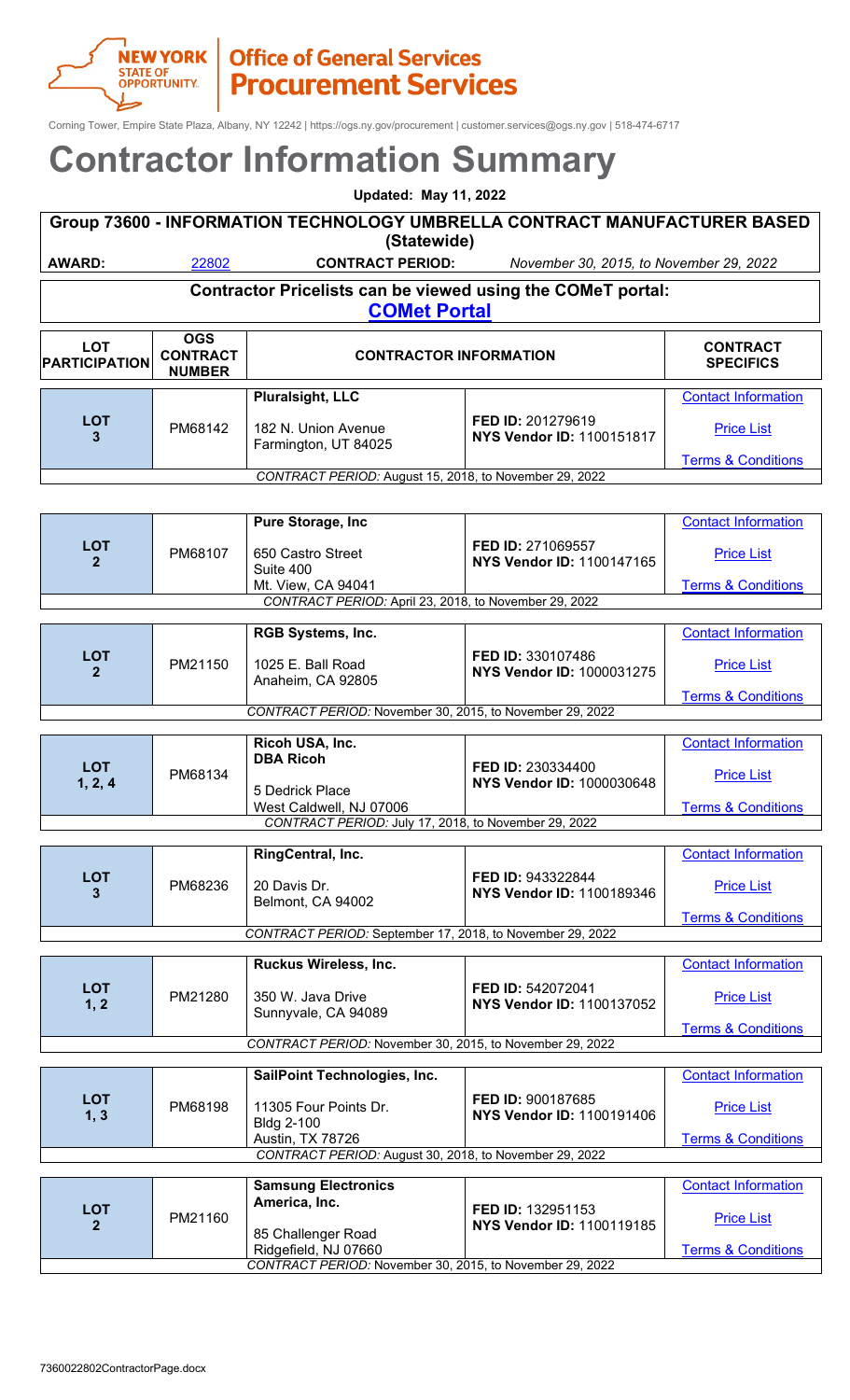

**LOT**

**CONTRACT**

## **NEW YORK | Office of General Services**<br>
Office of General Services<br>
Procurement Services

Corning Tower, Empire State Plaza, Albany, NY 12242 | https://ogs.ny.gov/procurement | customer.services@ogs.ny.gov | 518-474-6717

### **Contractor Information Summary**

| <b>Updated: May 11, 2022</b>                                                       |       |                         |                                         |          |  |
|------------------------------------------------------------------------------------|-------|-------------------------|-----------------------------------------|----------|--|
| Group 73600 - INFORMATION TECHNOLOGY UMBRELLA CONTRACT MANUFACTURER BASED          |       |                         |                                         |          |  |
|                                                                                    |       | (Statewide)             |                                         |          |  |
| AWARD:                                                                             | 22802 | <b>CONTRACT PERIOD:</b> | November 30, 2015, to November 29, 2022 |          |  |
| Contractor Pricelists can be viewed using the COMeT portal:<br><b>COMet Portal</b> |       |                         |                                         |          |  |
| $\mathbf{r}$                                                                       | OGS   |                         |                                         | CONTRACT |  |

**CONTRACTOR INFORMATION CONTRACTOR** 

| <b>PARTICIPATION</b>       | <b>CONTRACT</b><br><b>NUMBER</b> | <b>CONTRACTOR INFORMATION</b>                             |                                                       | <b>SPECIFICS</b>              |
|----------------------------|----------------------------------|-----------------------------------------------------------|-------------------------------------------------------|-------------------------------|
|                            |                                  |                                                           |                                                       |                               |
|                            |                                  | SAS Institute, Inc.                                       |                                                       | <b>Contact Information</b>    |
| <b>LOT</b><br>1, 4         | PM67387                          | 100 SAS Campus Dr.<br>Cary, NC 27513                      | FED ID: 561133017<br>NYS Vendor ID: 1000032208        | <b>Price List</b>             |
|                            |                                  |                                                           |                                                       | <b>Terms &amp; Conditions</b> |
|                            |                                  | CONTRACT PERIOD: November 30, 2015, to November 29, 2022  |                                                       |                               |
|                            |                                  |                                                           |                                                       |                               |
|                            |                                  | Schneider Electric IT USA, Inc.                           |                                                       | <b>Contact Information</b>    |
| <b>LOT</b><br>$\mathbf{2}$ | PM68234                          | 132 Fairgrounds Road<br>West Kingston, RI 02892           | FED ID: 050495780<br>NYS Vendor ID: 1100012585        | <b>Price List</b>             |
|                            |                                  |                                                           |                                                       | <b>Terms &amp; Conditions</b> |
|                            |                                  | CONTRACT PERIOD: September 24, 2018, to November 29, 2022 |                                                       |                               |
|                            |                                  |                                                           |                                                       |                               |
|                            |                                  | <b>SecureAuth Corporation</b>                             |                                                       | <b>Contact Information</b>    |
| <b>LOT</b>                 | PM67388                          | 8965 Research Drive<br>Irvine, CA 92618                   | FED ID: 203801802<br><b>NYS Vendor ID: 1100136751</b> | <b>Price List</b>             |
|                            |                                  |                                                           |                                                       | <b>Terms &amp; Conditions</b> |
|                            |                                  | CONTRACT PERIOD: November 30, 2015, to November 29, 2022  |                                                       |                               |
|                            |                                  |                                                           |                                                       |                               |
|                            |                                  | Sedara, LLC                                               |                                                       | <b>Contact Information</b>    |
| <b>LOT</b><br>3            | PM68199                          | 77 Goodell St.<br>Suite 420                               | FED ID: 464123250<br>NYS Vendor ID: 1100171657        | <b>Price List</b>             |
|                            |                                  | <b>Buffalo, NY 14203</b>                                  |                                                       | <b>Terms &amp; Conditions</b> |
|                            |                                  | CONTRACT PERIOD: July 23, 2018, to November 29, 2022      |                                                       |                               |
|                            |                                  |                                                           |                                                       |                               |
|                            |                                  | <b>Sharp Electronics Corporation</b>                      |                                                       | <b>Contact Information</b>    |
| <b>LOT</b><br>$\mathbf{2}$ | PM68232                          | 100 Paragon Drive<br>Montvale, NJ 07645                   | FED ID: 131968872<br><b>NYS Vendor ID: 1000054628</b> | <b>Price List</b>             |
|                            |                                  |                                                           |                                                       | <b>Terms &amp; Conditions</b> |

|                                                           |         |                                                 |                                                              | $191110 \times 00119110110$   |
|-----------------------------------------------------------|---------|-------------------------------------------------|--------------------------------------------------------------|-------------------------------|
| CONTRACT PERIOD: September 10, 2018, to November 29, 2022 |         |                                                 |                                                              |                               |
|                                                           |         |                                                 |                                                              |                               |
|                                                           |         | Siteimprove, Inc.                               |                                                              | <b>Contact Information</b>    |
| <b>LOT</b><br>$\mathbf{3}$                                | PM68468 | 7807 Creekridge Circle<br>Minneapolis, MN 55439 | <b>FED ID: 203425009</b><br><b>NYS Vendor ID: 1100027835</b> | <b>Price List</b>             |
|                                                           |         |                                                 |                                                              | <b>Terms &amp; Conditions</b> |
| CONTRACT PERIOD: January 11, 2019, to November 29, 2022   |         |                                                 |                                                              |                               |

| <b>LOT</b><br>3                                      | PM67996 | <b>Skyline Technology Solutions,</b><br><b>LLC</b><br>(fka: Skyline Network<br>Engineering, LLC)<br>6956-F Aviation Boulevard<br>Glen Burnie, MD 21061 | <b>FED ID: 371494684</b><br>NYS Vendor ID: 1100184426 | <b>Contact Information</b><br><b>Price List</b><br><b>Terms &amp; Conditions</b> |
|------------------------------------------------------|---------|--------------------------------------------------------------------------------------------------------------------------------------------------------|-------------------------------------------------------|----------------------------------------------------------------------------------|
| CONTRACT PERIOD: June 28, 2018, to November 29, 2022 |         |                                                                                                                                                        |                                                       |                                                                                  |
|                                                      |         |                                                                                                                                                        |                                                       |                                                                                  |
|                                                      |         | Socrata, Inc.                                                                                                                                          |                                                       | <b>Contact Information</b>                                                       |

|                                                      |         | Socrata, Inc.                                 |                                                              | Contact Information.          |
|------------------------------------------------------|---------|-----------------------------------------------|--------------------------------------------------------------|-------------------------------|
| LOT<br>3, 4                                          | PM68129 | 705 5 <sup>th</sup> Avenue South<br>Suite 600 | <b>FED ID: 208512903</b><br><b>NYS Vendor ID: 1100057358</b> | <b>Price List</b>             |
|                                                      |         | Seattle, WA 98104                             |                                                              | <b>Terms &amp; Conditions</b> |
| CONTRACT PERIOD: July 10, 2018, to November 29, 2022 |         |                                               |                                                              |                               |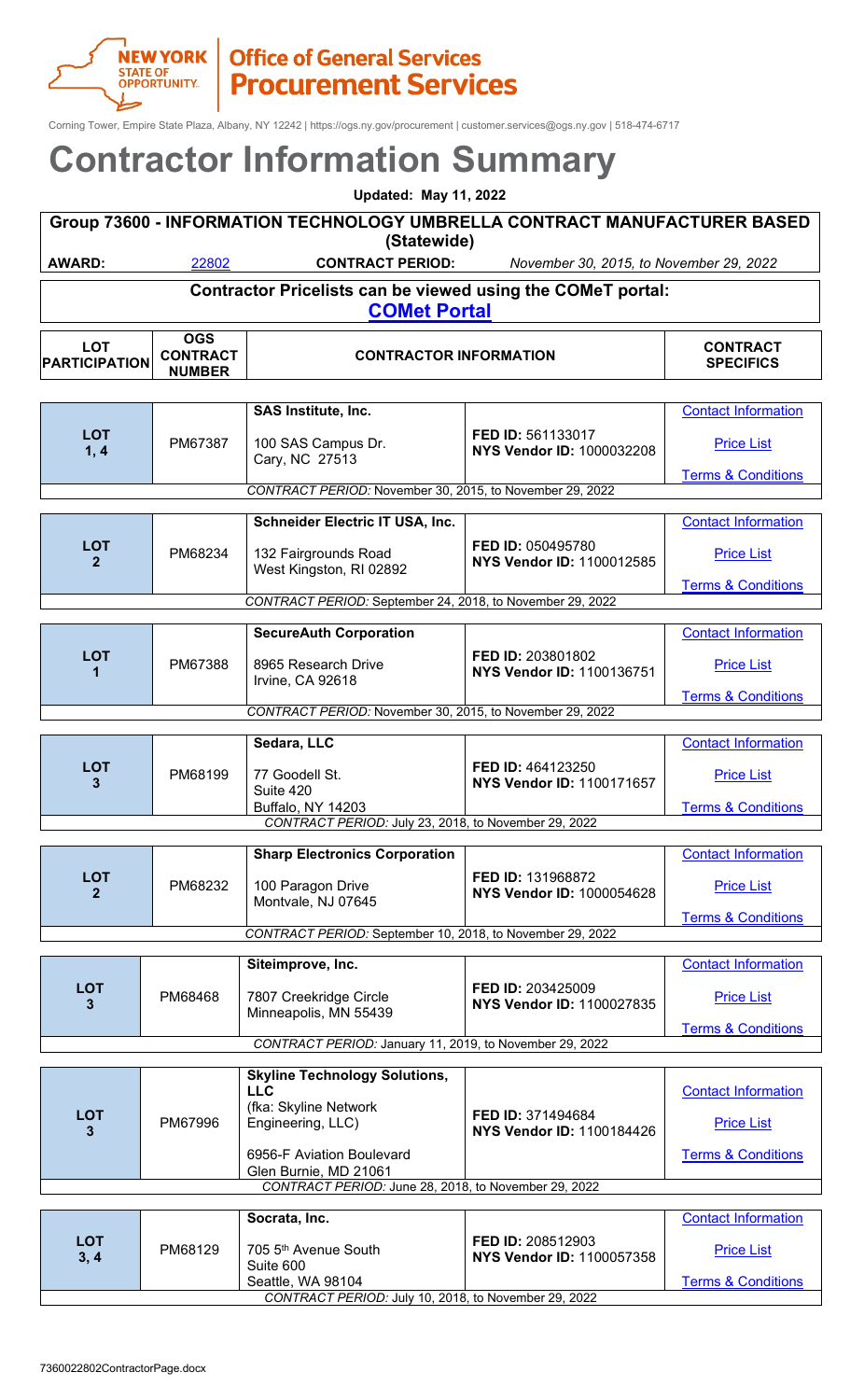

## **NEW YORK | Office of General Services**<br>
Office of General Services<br>
Procurement Services

Corning Tower, Empire State Plaza, Albany, NY 12242 | https://ogs.ny.gov/procurement | customer.services@ogs.ny.gov | 518-474-6717

### **Contractor Information Summary**

| <b>Updated: May 11, 2022</b> |                        |                                                                                          |                                         |                 |  |
|------------------------------|------------------------|------------------------------------------------------------------------------------------|-----------------------------------------|-----------------|--|
|                              |                        | Group 73600 - INFORMATION TECHNOLOGY UMBRELLA CONTRACT MANUFACTURER BASED<br>(Statewide) |                                         |                 |  |
|                              |                        |                                                                                          |                                         |                 |  |
| AWARD:                       | 22802                  | <b>CONTRACT PERIOD:</b>                                                                  | November 30, 2015, to November 29, 2022 |                 |  |
|                              |                        | Contractor Pricelists can be viewed using the COMeT portal:<br><b>COMet Portal</b>       |                                         |                 |  |
| <b>LOT</b>                   | <b>OGS</b><br>CONTRACT | CONTRACTOR INFORMATION                                                                   |                                         | <b>CONTRACT</b> |  |

| <b>PARTICIPATION</b>         | <b>CONTRACT</b><br><b>NUMBER</b> | <b>CONTRACTOR INFORMATION</b>                            |                                                | <b>SPECIFICS</b>                                   |  |
|------------------------------|----------------------------------|----------------------------------------------------------|------------------------------------------------|----------------------------------------------------|--|
|                              |                                  |                                                          |                                                |                                                    |  |
|                              |                                  | <b>Source Code Corporation</b>                           |                                                | <b>Contact Information</b>                         |  |
| <b>LOT</b><br>$\overline{2}$ | PM68146                          | 159 Overland Rd<br>Waltham, MA 02451                     | FED ID: 043150778<br>NYS Vendor ID: 1100022108 | <b>Price List</b><br><b>Terms &amp; Conditions</b> |  |
|                              |                                  | CONTRACT PERIOD: July 10, 2018, to November 29, 2022     |                                                |                                                    |  |
|                              |                                  |                                                          |                                                |                                                    |  |
| <b>LOT</b>                   |                                  | Splunk Inc.                                              | FED ID: 861106510                              | <b>Contact Information</b>                         |  |
| 1, 4                         | PM67326                          | 250 Brannan Street<br>San Francisco, CA 94107            | NYS Vendor ID: 1000058613                      | <b>Price List</b>                                  |  |
|                              |                                  |                                                          |                                                | <b>Terms &amp; Conditions</b>                      |  |
|                              |                                  | CONTRACT PERIOD: November 30, 2015, to November 29, 2022 |                                                |                                                    |  |
|                              |                                  | <b>Storage Engine, Inc.</b>                              |                                                | <b>Contact Information</b>                         |  |
| <b>LOT</b><br>2, 3, 4        | PM20970                          | 1 Sheila Drive<br>Tinton Falls, NJ 07724                 | FED ID: 222288911<br>NYS Vendor ID: 1000030364 | <b>Price List</b>                                  |  |
|                              |                                  |                                                          |                                                | <b>Terms &amp; Conditions</b>                      |  |
|                              |                                  | CONTRACT PERIOD: November 30, 2015, to November 29, 2022 |                                                |                                                    |  |
|                              |                                  | <b>TeamDynamix Solutions LLC</b>                         |                                                | <b>Contact Information</b>                         |  |
|                              |                                  |                                                          |                                                |                                                    |  |
| <b>LOT</b><br>3, 4           | PM68239                          | 2200 West Fifth Avenue<br>Suite 220                      | FED ID: 311804205<br>NYS Vendor ID: 1100161912 | <b>Price List</b>                                  |  |
|                              |                                  | Columbus, OH 43215                                       |                                                | <b>Terms &amp; Conditions</b>                      |  |
|                              |                                  | CONTRACT PERIOD: November 05, 2018, to November 29, 2022 |                                                |                                                    |  |
|                              |                                  | <b>Technolutions, Inc.</b>                               |                                                | <b>Contact Information</b>                         |  |
| <b>LOT</b>                   |                                  |                                                          | FED ID: 201751009                              |                                                    |  |
| 3                            | PM68116                          | 234 Church St.<br>15 <sup>th</sup> Floor                 | NYS Vendor ID: 1100126366                      | <b>Price List</b>                                  |  |
|                              |                                  | New Haven, CT 06510-1800                                 |                                                | <b>Terms &amp; Conditions</b>                      |  |
|                              |                                  | CONTRACT PERIOD: July 17, 2018, to November 29, 2022     |                                                |                                                    |  |
|                              |                                  | <b>Tequipment, Inc.</b>                                  |                                                | <b>Contact Information</b>                         |  |
| <b>LOT</b><br>3, 4           | PM67354                          | 7 Norden Lane                                            | FED ID: 112266592<br>NYS Vendor ID: 1000005634 | <b>Price List</b>                                  |  |
|                              |                                  | Huntington Station, NY 11746                             |                                                | <b>Terms &amp; Conditions</b>                      |  |
|                              |                                  | CONTRACT PERIOD: November 30, 2015, to November 29, 2022 |                                                |                                                    |  |
|                              |                                  |                                                          |                                                |                                                    |  |
|                              |                                  | <b>Teradata Operations, Inc.</b>                         |                                                |                                                    |  |
|                              |                                  | <b>DBA Teradata Government</b><br><b>Systems, LLC</b>    |                                                | <b>Contact Information</b>                         |  |
| <b>LOT</b>                   |                                  |                                                          | FED ID: 142002217                              |                                                    |  |
| 1, 2, 3, 4                   | PM68201                          | 997 Annapolis Exchange                                   | NYS Vendor ID: 1100183272                      | <b>Price List</b>                                  |  |
|                              |                                  | Parkway                                                  |                                                | <b>Terms &amp; Conditions</b>                      |  |
|                              |                                  | Suite 300<br>Annapolos, MD 21401                         |                                                |                                                    |  |

|                                                          |         | <b>TIBCO Software Inc.</b>      |                                                       | <b>Contact Information</b>    |
|----------------------------------------------------------|---------|---------------------------------|-------------------------------------------------------|-------------------------------|
| <b>LOT</b><br>1, 4                                       |         | (fka Information Builders Inc.) |                                                       |                               |
|                                                          | PM69500 |                                 | <b>FED ID: 770449727</b><br>NYS Vendor ID: 1100057766 | <b>Price List</b>             |
|                                                          |         | 3307 Hillview Avenue            |                                                       |                               |
|                                                          |         | Palo Alto, CA 94304             |                                                       | <b>Terms &amp; Conditions</b> |
| CONTRACT PERIOD: November 30, 2015, to November 29, 2022 |         |                                 |                                                       |                               |

*CONTRACT PERIOD:* August 30, 2018, to November 29, 2022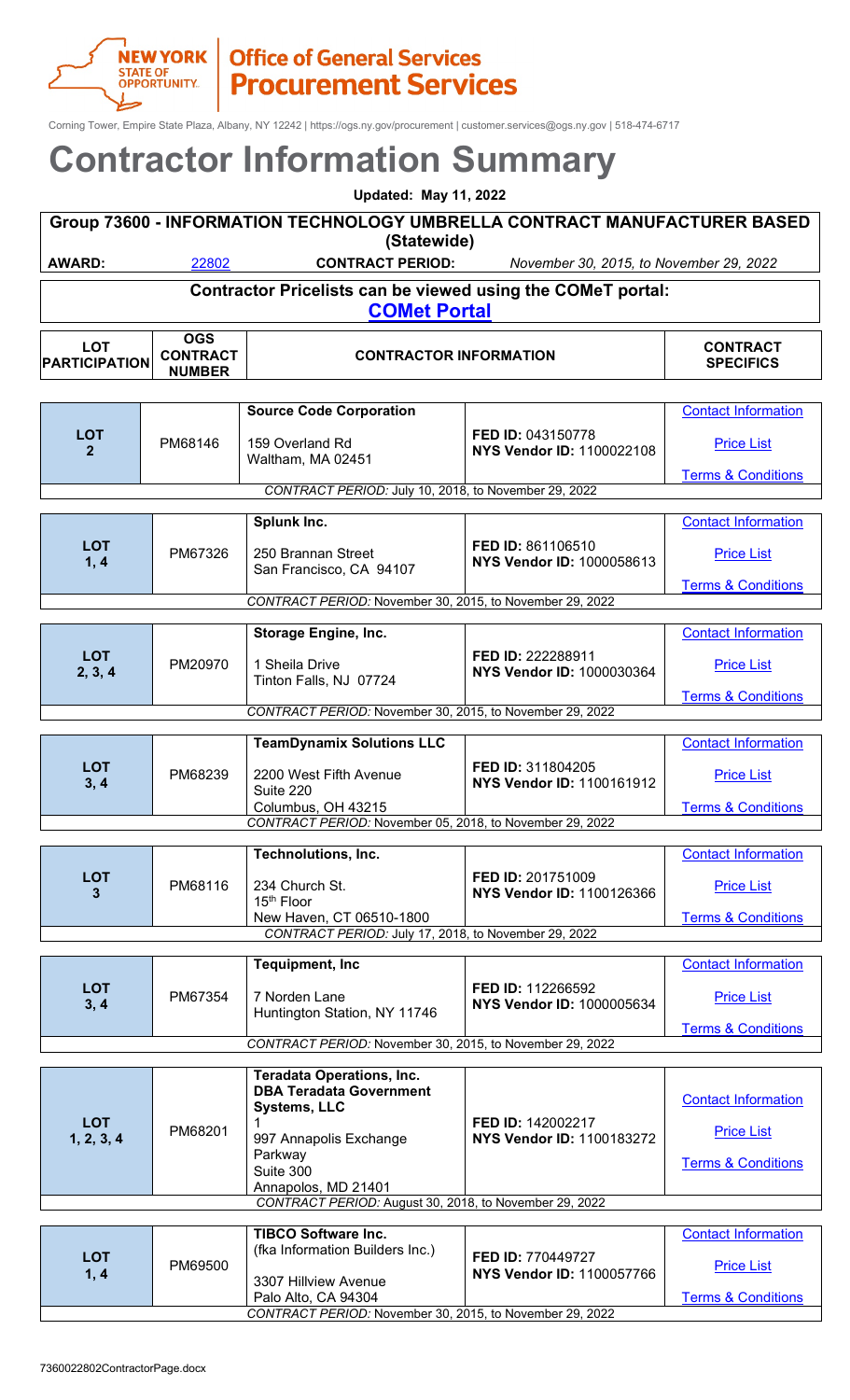

Corning Tower, Empire State Plaza, Albany, NY 12242 | https://ogs.ny.gov/procurement | customer.services@ogs.ny.gov | 518-474-6717

### **Contractor Information Summary**

**Updated: May 11, 2022**

| Group 73600 - INFORMATION TECHNOLOGY UMBRELLA CONTRACT MANUFACTURER BASED |       |                         |                                         |  |  |
|---------------------------------------------------------------------------|-------|-------------------------|-----------------------------------------|--|--|
| (Statewide)                                                               |       |                         |                                         |  |  |
| AWARD:                                                                    | 22802 | <b>CONTRACT PERIOD:</b> | November 30, 2015, to November 29, 2022 |  |  |
| Contractor Pricelists can be viewed using the COMeT portal:               |       |                         |                                         |  |  |

**[COMet Portal](https://ogs.ny.gov/comet)**

| <b>LOT</b><br><b>PARTICIPATION</b>                        | <b>OGS</b><br><b>CONTRACT</b><br><b>NUMBER</b> | <b>CONTRACTOR INFORMATION</b>                                                                           |                                                | <b>CONTRACT</b><br><b>SPECIFICS</b>                                              |
|-----------------------------------------------------------|------------------------------------------------|---------------------------------------------------------------------------------------------------------|------------------------------------------------|----------------------------------------------------------------------------------|
| <b>LOT</b><br>1, 2                                        | PM68135                                        | <b>Toshiba America Business</b><br>Solutions, Inc.<br>25530 Commercentre Drive<br>Lake Forest, CA 92630 | FED ID: 330865305<br>NYS Vendor ID: 1000009105 | <b>Contact Information</b><br><b>Price List</b><br><b>Terms &amp; Conditions</b> |
| CONTRACT PERIOD: September 10, 2018, to November 29, 2022 |                                                |                                                                                                         |                                                |                                                                                  |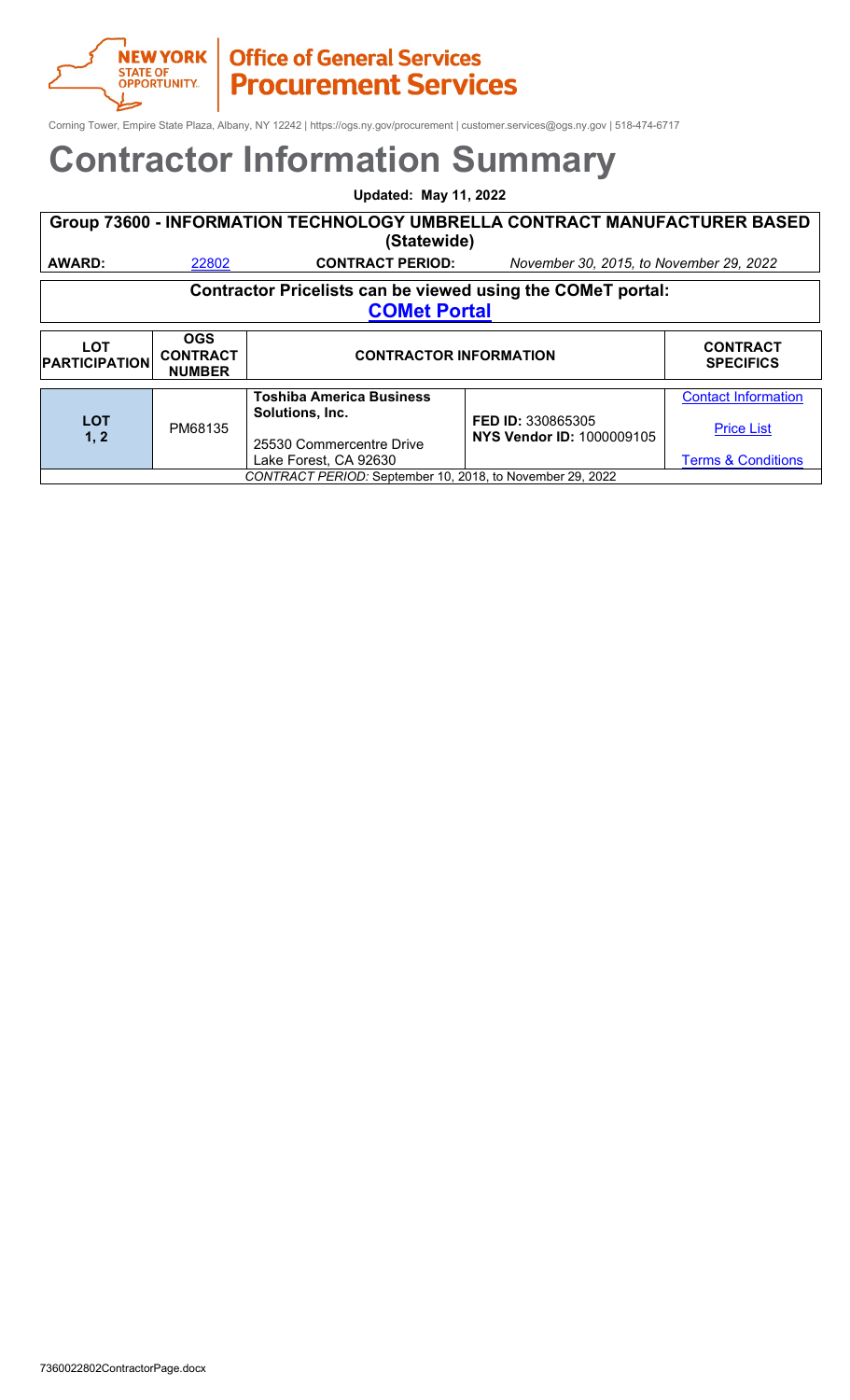

Corning Tower, Empire State Plaza, Albany, NY 12242 | https://ogs.ny.gov/procurement | customer.services@ogs.ny.gov | 518-474-6717

| <b>Updated: May 11, 2022</b>                             |                                                |                                                                                                                                                                                 |                                                       |                                                                                  |
|----------------------------------------------------------|------------------------------------------------|---------------------------------------------------------------------------------------------------------------------------------------------------------------------------------|-------------------------------------------------------|----------------------------------------------------------------------------------|
|                                                          |                                                | Group 73600 - INFORMATION TECHNOLOGY UMBRELLA CONTRACT MANUFACTURER BASED<br>(Statewide)                                                                                        |                                                       |                                                                                  |
| <b>AWARD:</b>                                            | 22802                                          | <b>CONTRACT PERIOD:</b>                                                                                                                                                         | November 30, 2015, to November 29, 2022               |                                                                                  |
|                                                          |                                                | Contractor Pricelists can be viewed using the COMeT portal:                                                                                                                     |                                                       |                                                                                  |
|                                                          |                                                | <b>COMet Portal</b>                                                                                                                                                             |                                                       |                                                                                  |
| <b>LOT</b><br><b>PARTICIPATION</b>                       | <b>OGS</b><br><b>CONTRACT</b><br><b>NUMBER</b> | <b>CONTRACTOR INFORMATION</b>                                                                                                                                                   |                                                       | <b>CONTRACT</b><br><b>SPECIFICS</b>                                              |
| <b>LOT</b><br>$\mathbf{2}$                               | PM20990                                        | <b>Trippe Manufacturing</b><br>Company<br><b>DBA Trippe Lite</b><br>1111 West 35th St<br>Chicago, IL 60609                                                                      | FED ID: 361881000<br><b>NYS Vendor ID: 1000049179</b> | <b>Contact Information</b><br><b>Price List</b><br><b>Terms &amp; Conditions</b> |
|                                                          |                                                | CONTRACT PERIOD: November 30, 2015, to November 29, 2022                                                                                                                        |                                                       |                                                                                  |
| <b>LOT</b><br>1, 2, 3, 4                                 | PM21000                                        | <b>Unisys Corporation</b><br>801 Lakeview Drive<br>Suite 100<br>Blue Bell, PA 19422                                                                                             | FED ID: 380387840<br><b>NYS Vendor ID: 1000004843</b> | <b>Contact Information</b><br><b>Price List</b><br><b>Terms &amp; Conditions</b> |
|                                                          |                                                | CONTRACT PERIOD: November 30, 2015, to November 29, 2022                                                                                                                        |                                                       |                                                                                  |
| <b>LOT</b><br>3                                          | PM68143                                        | <b>Universal Management</b><br><b>Technology Solutions, Inc.</b><br><b>DBA Universal Management</b><br><b>Solutions</b><br>1461 First Avenue<br>Suite 366<br>New York, NY 10075 | FED ID: 364622130<br><b>NYS Vendor ID: 1000044796</b> | <b>Contact Information</b><br><b>Price List</b><br><b>Terms &amp; Conditions</b> |
|                                                          |                                                | CONTRACT PERIOD: June 20, 2018, to November 29, 2022                                                                                                                            |                                                       |                                                                                  |
| <b>LOT</b><br>1                                          | PM67394                                        | Varonis Systems, Inc.<br>1250 Broadway<br>31 <sup>st</sup> Floor<br>New York, NY 10001                                                                                          | FED ID: 571222280<br><b>NYS Vendor ID: 1100142133</b> | <b>Contact Information</b><br><b>Price List</b><br><b>Terms &amp; Conditions</b> |
|                                                          |                                                | CONTRACT PERIOD: November 30, 2015, to November 29, 2022                                                                                                                        |                                                       |                                                                                  |
| <b>LOT</b><br>3, 4                                       | PM67317                                        | <b>Verizon Business Network</b><br>Services, LLC<br>(fka Verizon Business Network<br>Services, Inc.)<br>11 Wards Lane<br>Menands, NY 12204                                      | FED ID: 132745892<br>NYS Vendor ID: 1000012731        | <b>Contact Information</b><br><b>Price List</b><br><b>Terms &amp; Conditions</b> |
|                                                          |                                                | CONTRACT PERIOD: November 30, 2015, to November 29, 2022                                                                                                                        |                                                       |                                                                                  |
| <b>LOT</b><br>$\mathbf{2}$                               | PM68158                                        | <b>Vertiv Corporation</b><br>(fka Liebert Corporation)<br>1050 Dearborn Drive<br>Columbus, OH 43085<br>CONTRACT PERIOD: July 10, 2018, to November 29, 2022                     | FED ID: 310715256<br><b>NYS Vendor ID: 1000017560</b> | <b>Contact Information</b><br><b>Price List</b><br><b>Terms &amp; Conditions</b> |
|                                                          |                                                |                                                                                                                                                                                 |                                                       |                                                                                  |
| <b>LOT</b><br>1, 3, 4                                    | PM67310                                        | VMware, Inc.<br>3401 Hillview Ave<br>Palo Alto, CA 94304                                                                                                                        | FED ID: 943292913<br>NYS Vendor ID: 1100004398        | <b>Contact Information</b><br><b>Price List</b><br><b>Terms &amp; Conditions</b> |
| CONTRACT PERIOD: November 30, 2015, to November 29, 2022 |                                                |                                                                                                                                                                                 |                                                       |                                                                                  |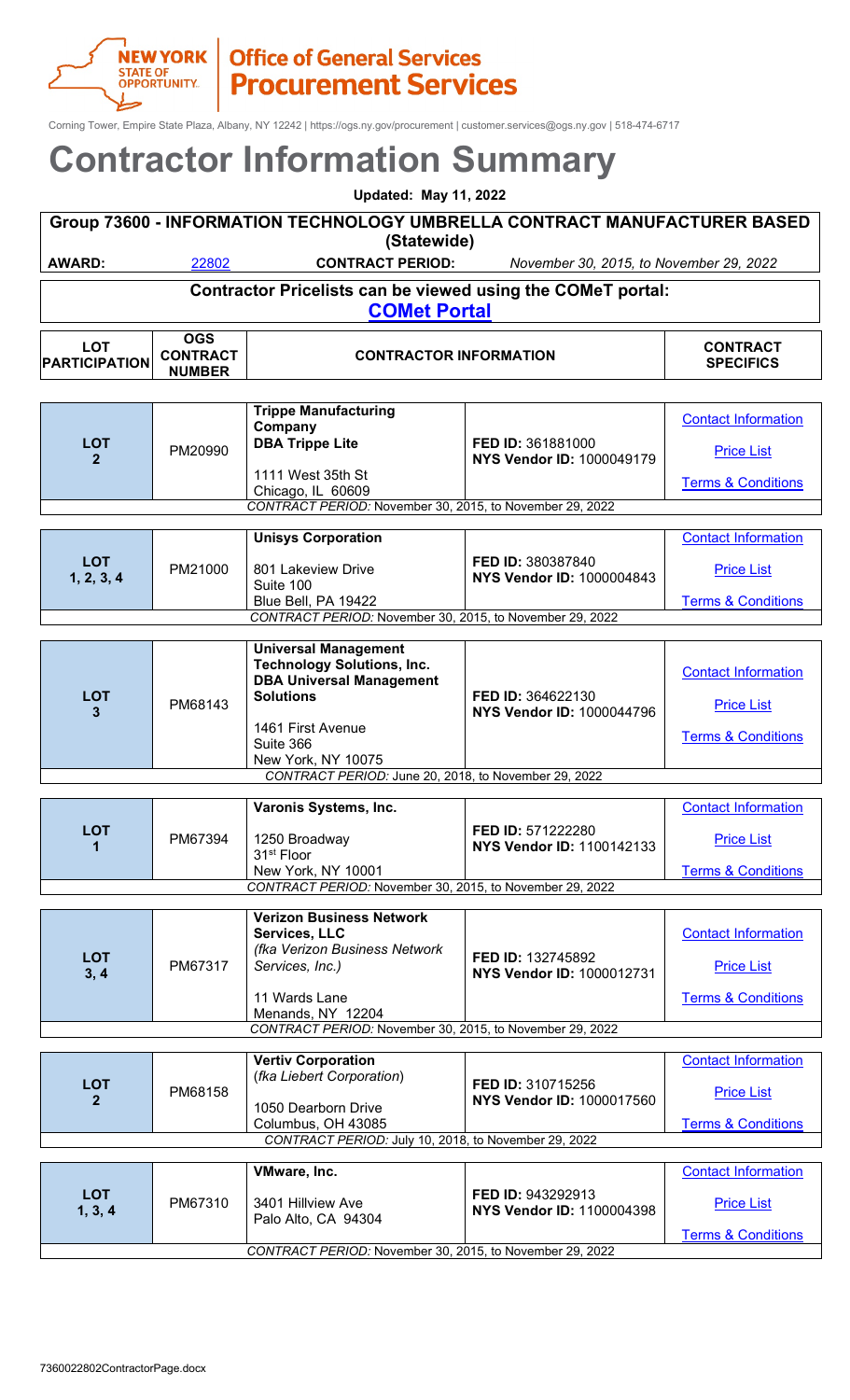Corning Tower, Empire State Plaza, Albany, NY 12242 | https://ogs.ny.gov/procurement | customer.services@ogs.ny.gov | 518-474-6717

### **Contractor Information Summary**

| <b>Updated: May 11, 2022</b>                                                             |                                                 |                                                                                    |                                         |                                     |  |
|------------------------------------------------------------------------------------------|-------------------------------------------------|------------------------------------------------------------------------------------|-----------------------------------------|-------------------------------------|--|
| Group 73600 - INFORMATION TECHNOLOGY UMBRELLA CONTRACT MANUFACTURER BASED<br>(Statewide) |                                                 |                                                                                    |                                         |                                     |  |
| <b>AWARD:</b>                                                                            | 22802                                           | <b>CONTRACT PERIOD:</b>                                                            | November 30, 2015, to November 29, 2022 |                                     |  |
|                                                                                          |                                                 | Contractor Pricelists can be viewed using the COMeT portal:<br><b>COMet Portal</b> |                                         |                                     |  |
| <b>LOT</b><br><b>PARTICIPATION</b>                                                       | <b>OGS</b><br><b>CONTRACT</b><br><b>NIIMDED</b> | <b>CONTRACTOR INFORMATION</b>                                                      |                                         | <b>CONTRACT</b><br><b>SPECIFICS</b> |  |

|                                                     | <b>NUMBER</b> |                                                                                                   |                                                       |                                                                                  |
|-----------------------------------------------------|---------------|---------------------------------------------------------------------------------------------------|-------------------------------------------------------|----------------------------------------------------------------------------------|
|                                                     |               |                                                                                                   |                                                       |                                                                                  |
| <b>LOT</b>                                          |               | <b>WatchGuard, Inc</b><br>(fka Enforcement Video, LLC<br><b>DBA WatchGuard Video)</b>             | FED ID:<br>113717781                                  | <b>Contact Information</b>                                                       |
| 1, 2                                                | PM21090       | 415 Century Parkway<br>Allen, TX 75013                                                            | <b>NYS Vendor ID:</b><br>1000047027                   | <b>Price List</b><br><b>Terms &amp; Conditions</b>                               |
|                                                     |               | CONTRACT PERIOD: November 30, 2015, to November 29, 2022                                          |                                                       |                                                                                  |
|                                                     |               | <b>Webair Internet Development</b><br><b>Company Inc</b>                                          |                                                       | <b>Contact Information</b>                                                       |
| <b>LOT</b><br>3                                     | PM68117       | FED ID: 113460094<br><b>NYS Vendor ID: 1100147313</b><br>501 Franklin Ave Suite 200               | <b>Price List</b>                                     |                                                                                  |
|                                                     |               | Garden City, NY 11530                                                                             |                                                       | <b>Terms &amp; Conditions</b>                                                    |
| CONTRACT PERIOD: May 29, 2018, to November 29, 2022 |               |                                                                                                   |                                                       |                                                                                  |
| <b>LOT</b><br>1, 4                                  | PM68217       | <b>Widepoint Integrated</b><br><b>Solutions Corporation</b><br>7926 Jones Branch Drive<br>Ste 520 | FED ID: 330994781<br><b>NYS Vendor ID: 1100192424</b> | <b>Contact Information</b><br><b>Price List</b><br><b>Terms &amp; Conditions</b> |
|                                                     |               | McLean, VA 22102<br>CONTRACT PERIOD: August 06, 2018, to November 29, 2022                        |                                                       |                                                                                  |
|                                                     |               |                                                                                                   |                                                       |                                                                                  |
| <b>LOT</b><br>1, 2, 3, 4                            | PM67534       | <b>Xerox Corporation</b><br><b>DBA Xerox</b><br>100 Clinton Avenue South                          | FED ID: 160468020<br><b>NYS Vendor ID:1000014781</b>  | <b>Contact Information</b><br><b>Price List</b>                                  |
|                                                     |               | Rochester, NY 14644                                                                               |                                                       | <b>Terms &amp; Conditions</b>                                                    |
|                                                     |               | CONTRACT PERIOD: November 30, 2015, to November 29, 2022                                          |                                                       |                                                                                  |
|                                                     |               | <b>Zebra Technologies</b>                                                                         |                                                       | <b>Contact Information</b>                                                       |
| <b>LOT</b><br>$\overline{2}$                        | PM68155       | <b>International, LLC</b>                                                                         | FED ID: 020545884<br><b>NYS Vendor ID: 1100034071</b> | <b>Price List</b>                                                                |
|                                                     |               | 3 Overlook Point<br>Lincolnshire, IL 60069                                                        |                                                       | <b>Terms &amp; Conditions</b>                                                    |

*CONTRACT PERIOD:* August 06, 2018, to November 29, 2022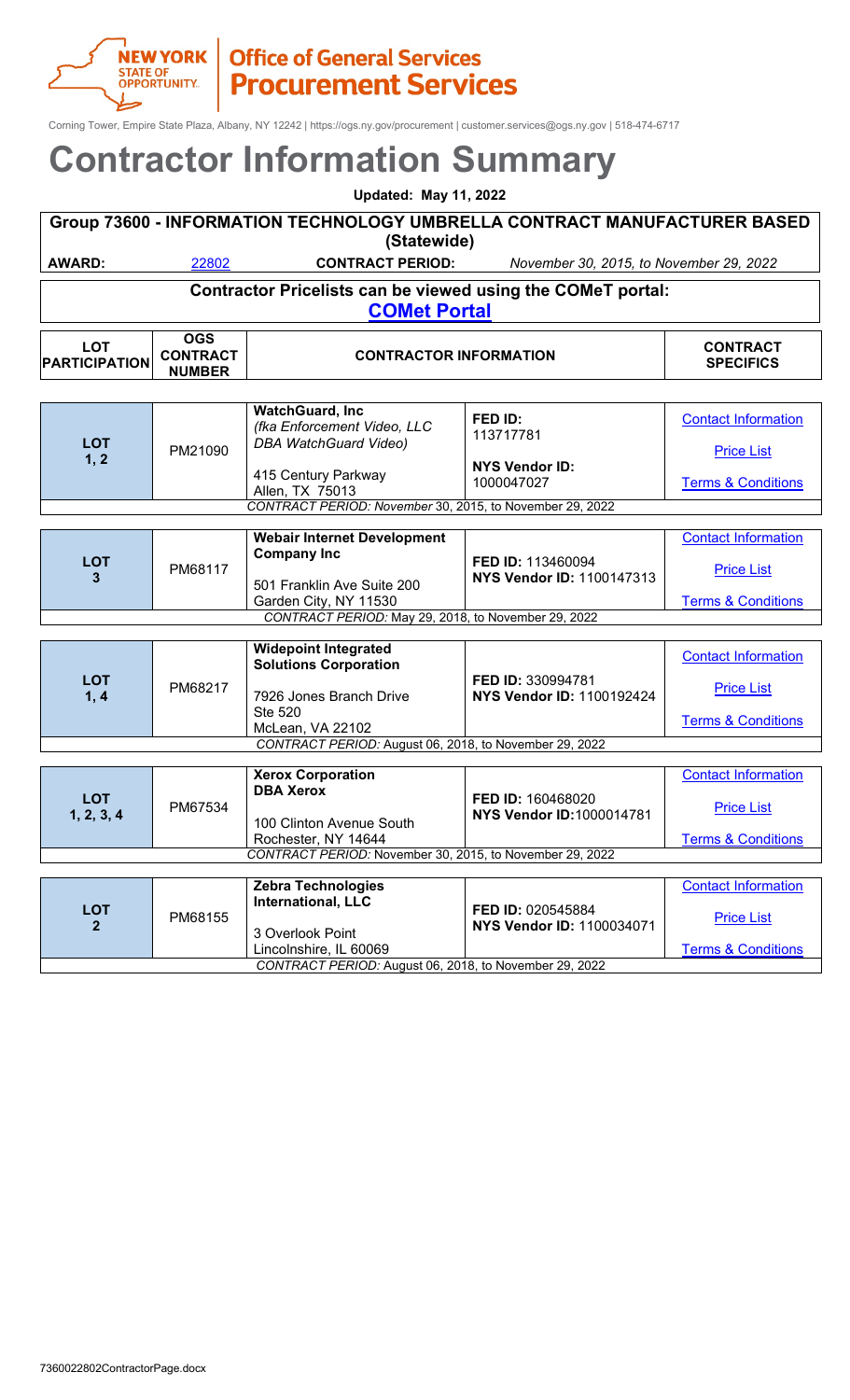#### **NEW YORK | Office of General Services**<br>
STATE OF | **Procurement Service Procurement Services**

Corning Tower, Empire State Plaza, Albany, NY 12242 | https://ogs.ny.gov/procurement | customer.services@ogs.ny.gov | 518-474-6717

|                                    | <b>Updated: May 11, 2022</b>                                              |                                                                                                                                                                                     |                                                             |                                                                                  |  |
|------------------------------------|---------------------------------------------------------------------------|-------------------------------------------------------------------------------------------------------------------------------------------------------------------------------------|-------------------------------------------------------------|----------------------------------------------------------------------------------|--|
|                                    | Group 73600 - INFORMATION TECHNOLOGY UMBRELLA CONTRACT MANUFACTURER BASED |                                                                                                                                                                                     |                                                             |                                                                                  |  |
|                                    |                                                                           | (Statewide)                                                                                                                                                                         |                                                             |                                                                                  |  |
| <b>AWARD:</b>                      | 22802                                                                     | <b>CONTRACT PERIOD:</b>                                                                                                                                                             | November 30, 2015, to November 29, 2022                     |                                                                                  |  |
|                                    |                                                                           | Contractor Pricelists can be viewed using the COMeT portal:<br><b>COMet Portal</b>                                                                                                  |                                                             |                                                                                  |  |
| <b>LOT</b><br><b>PARTICIPATION</b> | <b>OGS</b><br><b>CONTRACT</b><br><b>NUMBER</b>                            | <b>CONTRACTOR INFORMATION</b>                                                                                                                                                       |                                                             | <b>CONTRACT</b><br><b>SPECIFICS</b>                                              |  |
|                                    |                                                                           | <b>EXPIRED CONTRACTORS</b>                                                                                                                                                          |                                                             |                                                                                  |  |
| <b>LOT</b>                         | PM67378<br><b>EXPIRED</b><br>11/29/20                                     | <b>Admit Computer Services, Inc.</b><br><b>DBA Impact</b><br>500 Bi-County Boulevard<br>Farmingdale, NY 11735<br><b>CONTRACT PERIOD:</b><br>November 30, 2015, to November 29, 2020 | FED ID:<br>112524979<br><b>NYS Vendor ID:</b><br>1000005704 | <b>Contact Information</b><br><b>Price List</b><br><b>Terms &amp; Conditions</b> |  |
|                                    |                                                                           |                                                                                                                                                                                     |                                                             |                                                                                  |  |
| <b>LOT</b><br>2                    | PM21020<br><b>EXPIRED</b><br>11/29/20                                     | Aerohive Network, Inc.<br>330 Gibraltar Drive<br>Sunnyvale, CA 94089                                                                                                                | FED ID:<br>204524700<br><b>NYS Vendor ID:</b><br>1100133105 | <b>Contact Information</b><br><b>Price List</b><br><b>Terms &amp; Conditions</b> |  |
|                                    |                                                                           | <b>CONTRACT PERIOD:</b><br>November 30, 2015, to November 29, 2020                                                                                                                  |                                                             |                                                                                  |  |
| <b>LOT</b><br>$\overline{2}$       | PM21050<br><b>EXPIRED</b><br>11/29/20                                     | Aver Information Inc.<br>668 Mission Court<br>Fremont, CA 94539                                                                                                                     | FED ID:<br>943148296<br><b>NYS Vendor ID:</b>               | <b>Contact Information</b><br><b>Price List</b>                                  |  |
|                                    |                                                                           | <b>CONTRACT PERIOD:</b><br>November 30, 2015, to November 29, 2020                                                                                                                  | 1000057960                                                  | <b>Terms &amp; Conditions</b>                                                    |  |
|                                    |                                                                           |                                                                                                                                                                                     |                                                             |                                                                                  |  |
| <b>LOT</b><br>3, 4                 | PM21080<br><b>EXPIRED</b><br>11/29/20                                     | Ciena Government Solutions, Inc.<br>7035 Ridge Road<br>Hanover, Maryland 21076                                                                                                      | FED ID:<br>201362886<br><b>NYS Vendor ID:</b>               | <b>Contact Information</b><br><b>Price List</b>                                  |  |
|                                    |                                                                           |                                                                                                                                                                                     | 1100144644                                                  | <b>Terms &amp; Conditions</b>                                                    |  |
|                                    |                                                                           | <b>CONTRACT PERIOD:</b><br>November 30, 2015, to November 29, 2020                                                                                                                  |                                                             |                                                                                  |  |
| <b>LOT</b><br>1                    | PM68094<br><b>EXPIRED</b><br>11/29/20                                     | Docker, Inc.<br>144 Townsend St.<br>San Francisco, CA 94107                                                                                                                         | FED ID:<br>272461415<br><b>NYS Vendor ID:</b><br>1100191080 | <b>Contact Information</b><br><b>Price List</b><br><b>Terms &amp; Conditions</b> |  |
|                                    |                                                                           | <b>CONTRACT PERIOD:</b><br>September 17, 2018, to November 29, 2020                                                                                                                 |                                                             |                                                                                  |  |
| <b>LOT</b><br>3, 4                 | PM67323<br><b>(ASSIGNED</b><br><b>TO PM68902)</b>                         | Enterprise Services, LLC (fka HP<br><b>Enterprise Services, LLC)</b><br>15052 Conf Center Drive<br>Chantilly, VA 2015,1                                                             | FED ID:<br>752548221<br><b>NYS Vendor ID:</b><br>1000041177 | Contact Information<br>Price List<br><b>Terms &amp; Conditions</b>               |  |
|                                    |                                                                           | <b>CONTRACT PERIOD:</b><br>November 30, 2015, to November 29, 2020                                                                                                                  |                                                             |                                                                                  |  |
|                                    |                                                                           | Ergotron, Inc.                                                                                                                                                                      | FED ID:                                                     | <b>Contact Information</b>                                                       |  |
| <b>LOT</b><br>2                    | PM21100<br><b>EXPIRED</b><br>11/29/20                                     | 1181 Trapp Road<br>Eagan, MN 55121                                                                                                                                                  | 411298218<br><b>NYS Vendor ID:</b>                          | Price List                                                                       |  |
|                                    |                                                                           | <b>CONTRACT PERIOD:</b><br>November 30, 2015, to November 29, 2020                                                                                                                  | 1000057678                                                  | <b>Terms &amp; Conditions</b>                                                    |  |
|                                    |                                                                           |                                                                                                                                                                                     |                                                             |                                                                                  |  |
| <b>LOT</b><br>$\overline{2}$       | PM21110<br><b>EXPIRED</b><br>11/29/20                                     | Fujitsu America, Inc.<br>1250 East Arques Avenue<br>Sunnyvale, CA 94085                                                                                                             | FED ID:<br>770554941<br><b>NYS Vendor ID:</b>               | <b>Contact Information</b><br><b>Price List</b>                                  |  |
|                                    |                                                                           | <b>CONTRACT PERIOD:</b><br>November 30, 2015, to November 29, 2020                                                                                                                  | 1000018592                                                  | <b>Terms &amp; Conditions</b>                                                    |  |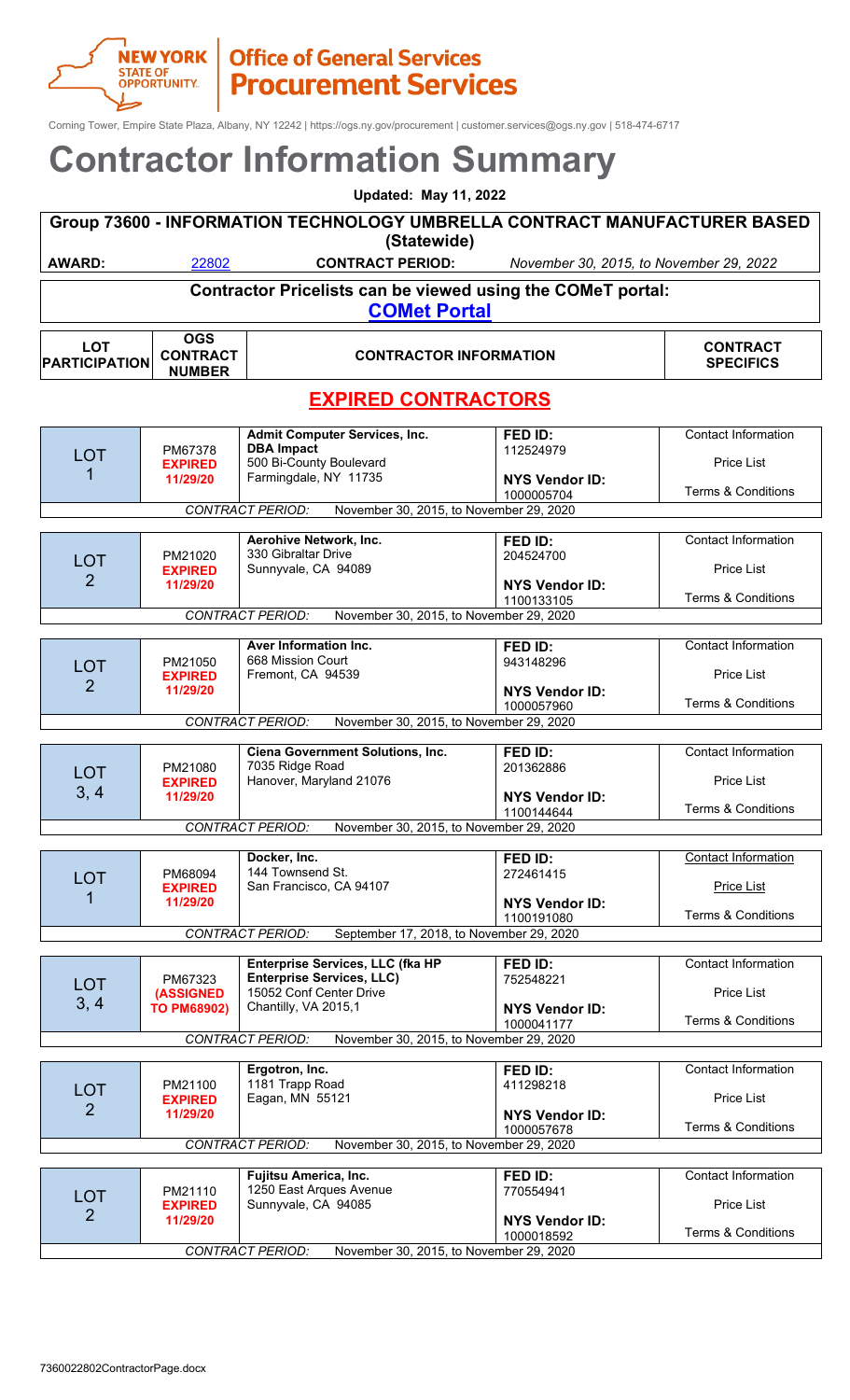#### **NEW YORK | Office of General Services**<br>STATE OF<br>OPPORTUNITY. | **Procurement Servic Procurement Services**

Corning Tower, Empire State Plaza, Albany, NY 12242 | https://ogs.ny.gov/procurement | customer.services@ogs.ny.gov | 518-474-6717

|                                    |                                                   | <b>Updated: May 11, 2022</b>                                                                                                                           |                                                             |                                                                                  |
|------------------------------------|---------------------------------------------------|--------------------------------------------------------------------------------------------------------------------------------------------------------|-------------------------------------------------------------|----------------------------------------------------------------------------------|
|                                    |                                                   | Group 73600 - INFORMATION TECHNOLOGY UMBRELLA CONTRACT MANUFACTURER BASED<br>(Statewide)                                                               |                                                             |                                                                                  |
| <b>AWARD:</b>                      | 22802                                             | <b>CONTRACT PERIOD:</b>                                                                                                                                | November 30, 2015, to November 29, 2022                     |                                                                                  |
|                                    |                                                   | Contractor Pricelists can be viewed using the COMeT portal:                                                                                            |                                                             |                                                                                  |
|                                    |                                                   | <b>COMet Portal</b>                                                                                                                                    |                                                             |                                                                                  |
| <b>LOT</b><br><b>PARTICIPATION</b> | <b>OGS</b><br><b>CONTRACT</b><br><b>NUMBER</b>    | <b>CONTRACTOR INFORMATION</b>                                                                                                                          |                                                             | <b>CONTRACT</b><br><b>SPECIFICS</b>                                              |
|                                    |                                                   | <b>EXPIRED CONTRACTORS</b>                                                                                                                             |                                                             |                                                                                  |
| <b>LOT</b><br>1, 2, 4              | PM20880<br><b>(ASSIGNED</b><br><b>TO PM69224)</b> | <b>Hitachi Data Systems Corporation</b><br>101 Park Avenue<br>New York, NY 10178<br><b>CONTRACT PERIOD:</b><br>November 30, 2015, to November 29, 2020 | FED ID:<br>942603663<br><b>NYS Vendor ID:</b><br>1100004198 | <b>Contact Information</b><br><b>Price List</b><br><b>Terms &amp; Conditions</b> |
|                                    |                                                   | <b>Impulse Point</b>                                                                                                                                   | FED ID:                                                     | <b>Contact Information</b>                                                       |
| <b>LOT</b>                         | PM67306                                           | 6810 New Tampa Highway                                                                                                                                 | 521907539                                                   |                                                                                  |
|                                    | <b>EXPIRED</b><br>11/29/20                        | Suite 400<br>Lakeland, FL 33815                                                                                                                        | <b>NYS Vendor ID:</b><br>1100138215                         | <b>Price List</b><br><b>Terms &amp; Conditions</b>                               |
|                                    |                                                   | <b>CONTRACT PERIOD:</b><br>November 30, 2015, to November 29, 2020                                                                                     |                                                             |                                                                                  |
|                                    |                                                   | NaviSite, LLC.                                                                                                                                         | FED ID:                                                     | <b>Contact Information</b>                                                       |
| <b>LOT</b>                         | PM67308                                           | 400 Minuteman Road                                                                                                                                     | 522137343                                                   |                                                                                  |
| 3                                  | <b>EXPIRED</b><br>11/29/20                        | Andover, MA 01810                                                                                                                                      | <b>NYS Vendor ID:</b>                                       | <b>Price List</b>                                                                |
|                                    |                                                   |                                                                                                                                                        | 1000040923                                                  | <b>Terms &amp; Conditions</b>                                                    |
|                                    |                                                   | <b>CONTRACT PERIOD:</b><br>November 30, 2015, to November 29, 2020                                                                                     |                                                             |                                                                                  |
| <b>LOT</b>                         | PM20930                                           | <b>Nimble Storage</b><br>211 River Oaks Parkway                                                                                                        | FED ID: 261418899                                           | <b>Contact Information</b>                                                       |
| $\overline{2}$                     | <b>(ASSIGNED</b><br><b>TO PM20850)</b>            | San Jose, CA 95134                                                                                                                                     | <b>NYS Vendor ID:</b><br>1100136942                         | <b>Price List</b><br><b>Terms &amp; Conditions</b>                               |
|                                    |                                                   | November 30, 2015, to November 29, 2020<br><b>CONTRACT PERIOD:</b>                                                                                     |                                                             |                                                                                  |
|                                    |                                                   | Redsky Technologies, Inc.                                                                                                                              | FED ID:                                                     | <b>Contact Information</b>                                                       |
| <b>LOT</b>                         | PM67325                                           | 333 N. Michigan Avenue, Suite 1600                                                                                                                     | 364038335                                                   |                                                                                  |
| 1, 3, 4                            | <b>EXPIRED</b><br>11/29/20                        | Chicago, IL 60601                                                                                                                                      | <b>NYS Vendor ID:</b>                                       | Price List                                                                       |
|                                    |                                                   |                                                                                                                                                        | 1100143393                                                  | <b>Terms &amp; Conditions</b>                                                    |
|                                    |                                                   | <b>CONTRACT PERIOD:</b><br>November 30, 2015, to November 29, 2020                                                                                     |                                                             |                                                                                  |
|                                    |                                                   | Seneca Data Distributors, Inc.                                                                                                                         | FED ID:                                                     | <b>Contact Information</b>                                                       |
| <b>LOT</b>                         | PM67535<br><b>EXPIRED</b>                         | 6040 Tarbell Road<br>Syracuse, NY 13206                                                                                                                | 030471707                                                   | <b>Price List</b>                                                                |
| $\overline{2}$                     | 11/29/20                                          |                                                                                                                                                        | <b>NYS Vendor ID:</b><br>1100003164                         | <b>Terms &amp; Conditions</b>                                                    |
|                                    |                                                   | <b>CONTRACT PERIOD:</b><br>November 30, 2015, to November 29, 2020                                                                                     |                                                             |                                                                                  |
|                                    |                                                   | Sophos, Inc.                                                                                                                                           | FED ID:                                                     | <b>Contact Information</b>                                                       |
| <b>LOT</b>                         | PM21170                                           | 3 Van de Graff Drive, 2 <sup>nd</sup> Floor                                                                                                            | 043328310                                                   |                                                                                  |
| 1, 3                               | <b>EXPIRED</b><br>11/29/20                        | Burlington, MA 01803                                                                                                                                   | <b>NYS Vendor ID:</b>                                       | Price List                                                                       |
|                                    |                                                   | <b>CONTRACT PERIOD:</b><br>November 30, 2015, to November 29, 2020                                                                                     | 1000010419                                                  | <b>Terms &amp; Conditions</b>                                                    |
|                                    |                                                   |                                                                                                                                                        |                                                             |                                                                                  |
|                                    |                                                   | Tintri, Inc.<br>d/b/a Tintri                                                                                                                           | FED ID:                                                     | <b>Contact Information</b>                                                       |
| <b>LOT</b><br>2                    | PM21180<br><b>EXPRIED</b>                         | 303 Ravendale Drive                                                                                                                                    | 262906978                                                   | Price List                                                                       |
|                                    | 11/29/20                                          | Mountain View, CA 94043                                                                                                                                | <b>NYS Vendor ID:</b><br>1100038849                         | <b>Terms &amp; Conditions</b>                                                    |
|                                    |                                                   | <b>CONTRACT PERIOD:</b><br>November 30, 2015, to November 29, 2020                                                                                     |                                                             |                                                                                  |